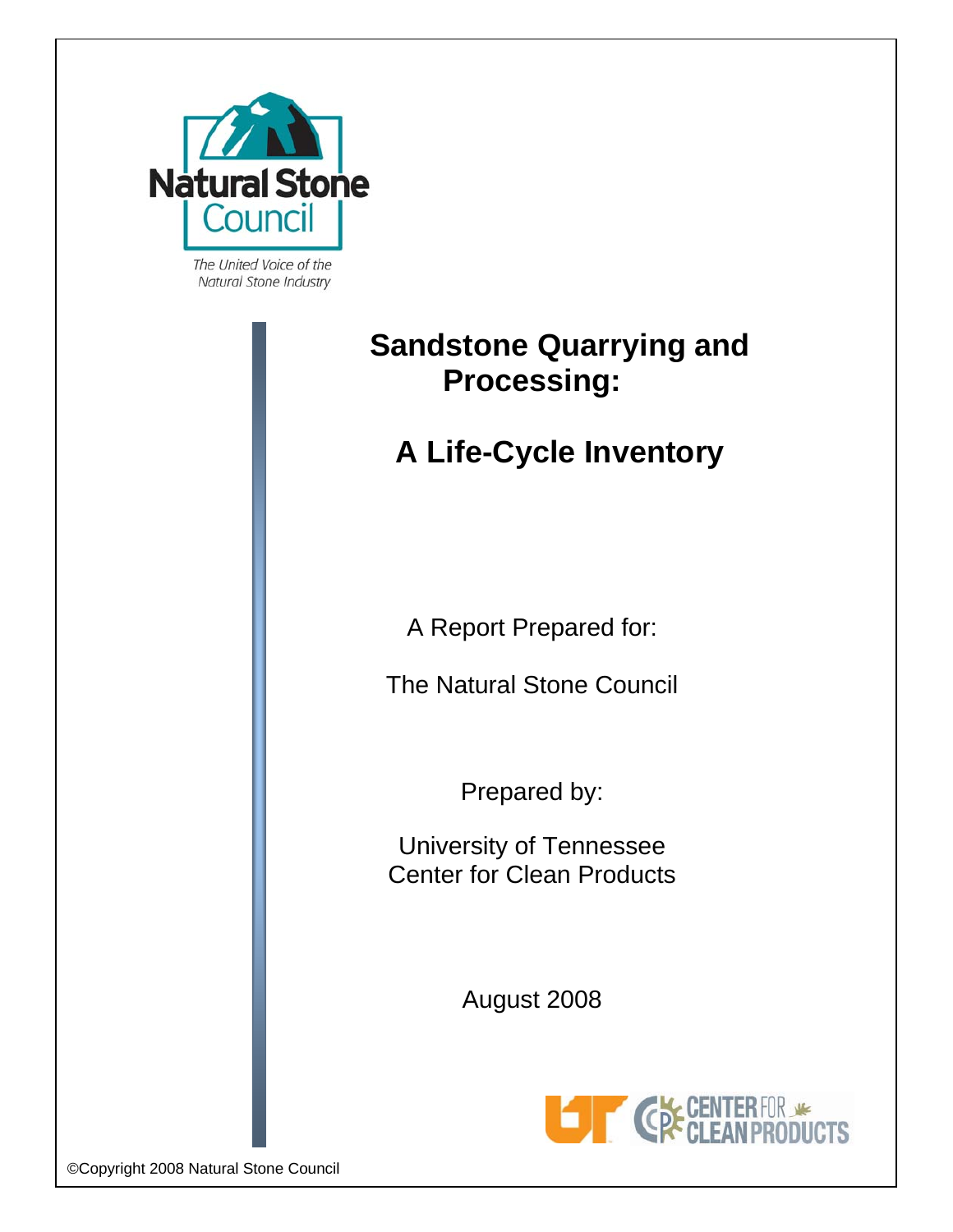### Table of Contents

| <b>1 INTRODUCTION</b>                                                      |                             |
|----------------------------------------------------------------------------|-----------------------------|
| 2 SANDSTONE QUARRYING AND PROCESSING OPERATIONS                            |                             |
| <b>2.1 SANDSTONE</b><br><b>2.2 SANDSTONE QUARRYING OPERATIONS</b>          | $\mathbf{2}$<br>$\mathbf 2$ |
| <b>2.3 SANDSTONE PROCESSING OPERATIONS</b>                                 | 3                           |
| <b>3 LCI METHODOLOGY</b>                                                   | 5                           |
| <b>3.1 LCI DATA COLLECTION</b>                                             | 5                           |
| <b>3.2 QUALITY OF LCI DATA SET</b><br><b>3.3 LCI BOUNDARIES</b>            | 5<br>5                      |
| 3.3.1 SANDSTONE QUARRY OPERATIONS<br>3.3.2 SANDSTONE PROCESSING OPERATIONS | 5<br>6                      |
| <b>4 LCI RESULTS</b>                                                       |                             |
| <b>REFERENCES</b>                                                          | 24                          |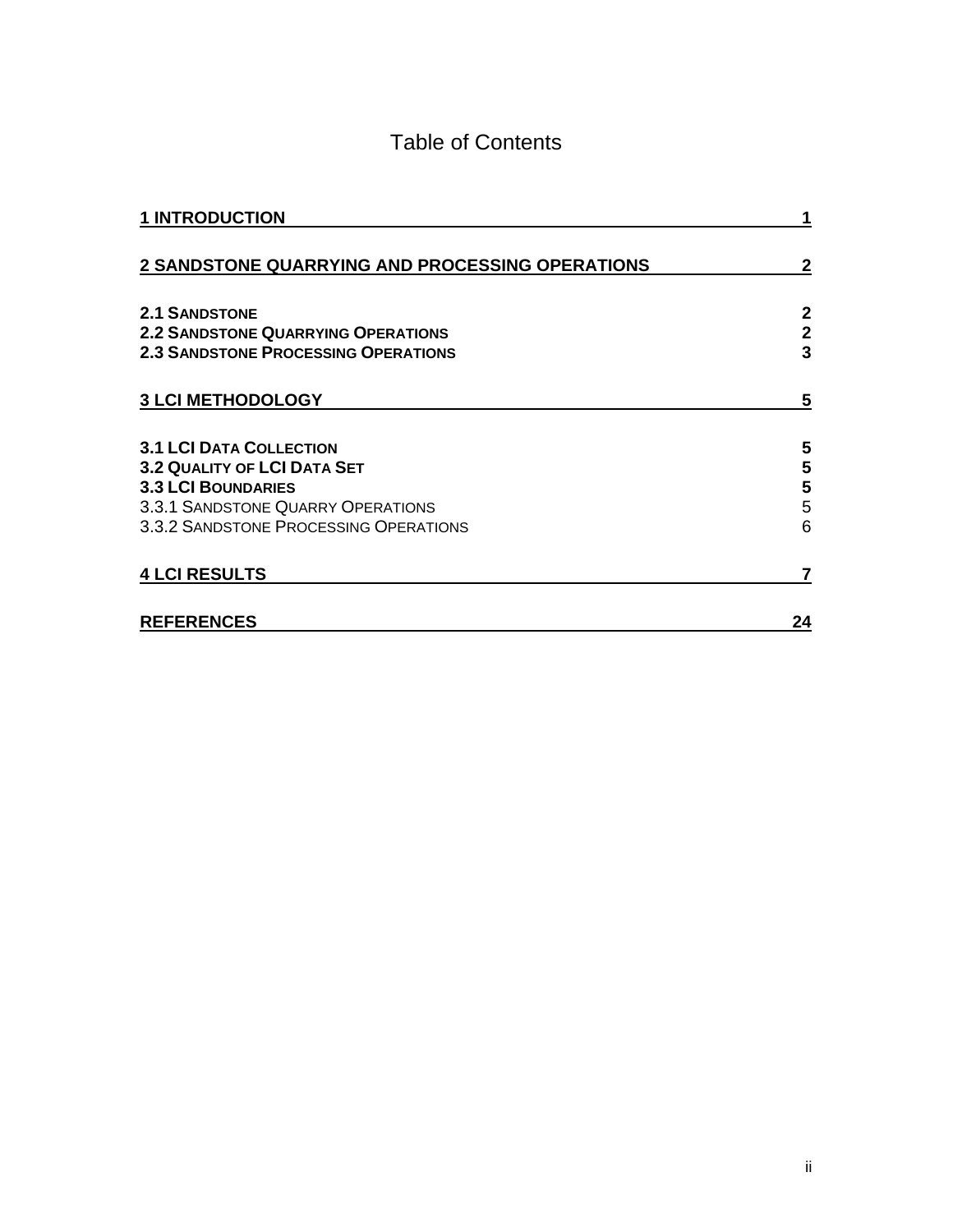## List of Figures

### List of Tables

| TABLE 1. GROSS ENERGY TO PRODUCE ONE TON OF SANDSTONE PRODUCTS. 7           |  |
|-----------------------------------------------------------------------------|--|
| TABLE 2. WATER CONSUMPTION FOR SANDSTONE QUARRYING AND PROCESSING. 7        |  |
| TABLE 3. LCI INPUTS FOR SANDSTONE QUARRYING AND PROCESSING.  8              |  |
| TABLE 4. LCI OUTPUTS FOR SANDSTONE QUARRYING AND PROCESSING.  14            |  |
| TABLE 5. OTHER ANCILLARY INPUTS FOR SANDSTONE QUARRYING AND PROCESSING.  23 |  |
| TABLE 6. OTHER ANCILLARY OUTPUTS FOR SANDSTONE QUARRYING AND PROCESSING 23  |  |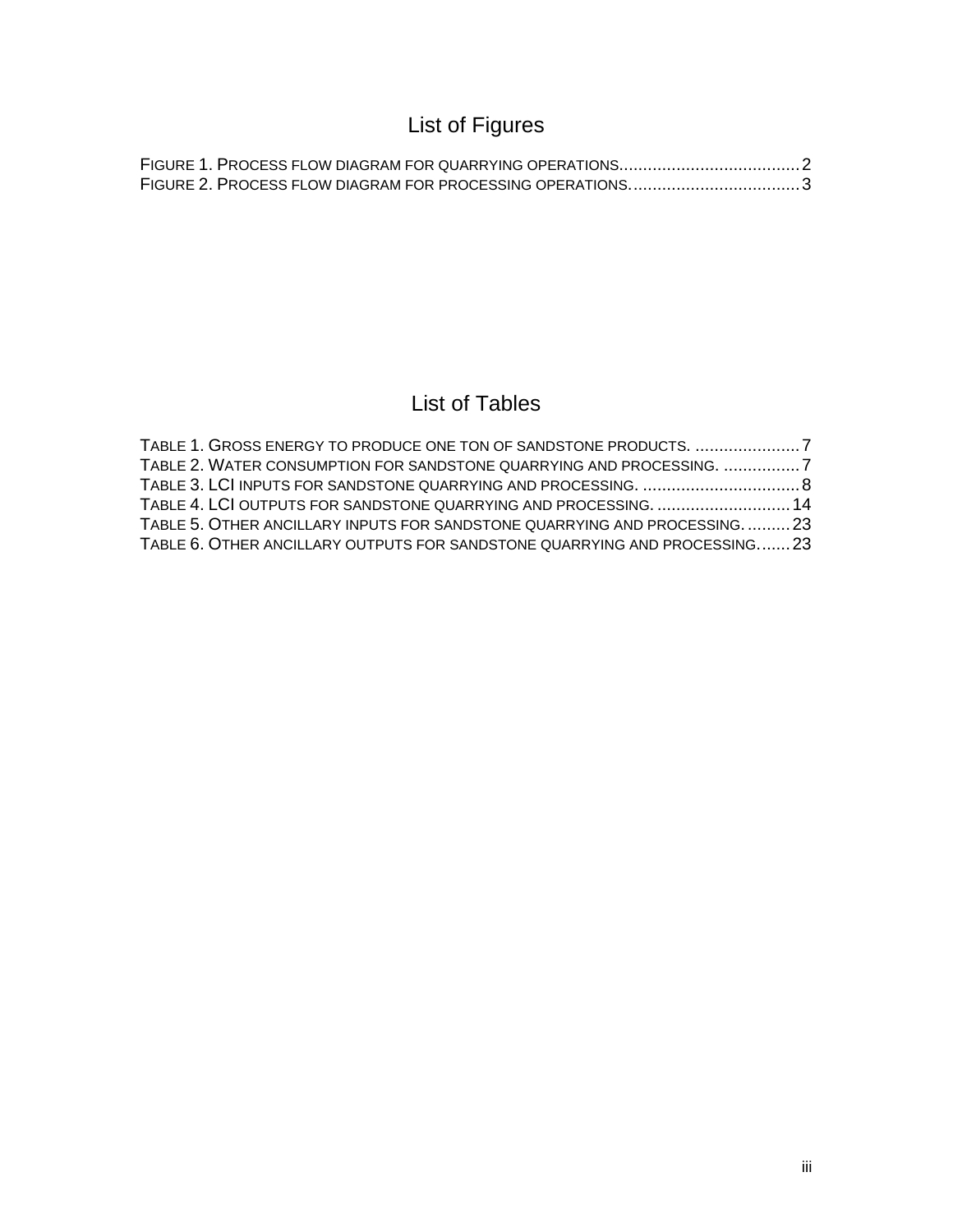## <span id="page-3-1"></span><span id="page-3-0"></span>**1 Introduction**

The Natural Stone Council (NSC) is a collaboration of businesses and trade associations that have come together to promote the use of Genuine Stone in commercial and residential applications. By pooling resources, their goal is to increase the understanding of, preference for, and consumption of these natural products. Trade associations affiliated with the NSC include Allied Stone Industries, Building Stone Institute, Elberton Granite Association, Indiana Limestone Institute, Marble Institute of America, National Building Granite Quarries Association, and the National Slate Association.

Recognizing that green building was becoming a permanent element of the marketplace, the NSC established a Sustainability Committee made up of key industry members to elevate the issue of sustainability within the industry and provide a body responsible for planning and implementing relevant initiatives. In 2007, the NSC Sustainability Committee engaged in a partnership with the Center for Clean Products (CCP) at the University of Tennessee to assess current industry operations relating to dimensional stone production. Prior to this evaluation, the environmental implications of stone extraction and fabrication processes had received little attention compared to other industries. In particular, life-cycle inventory (LCI) data on natural stone products was limited, not well documented, and out-of-date. This information gap was partially due to the size and varying scale of industry members, the vast diversity of products and materials produced, and the global distribution of stone quarrying activities. As such, this work presents the most comprehensive survey to-date of the natural stone industry's practices.

Provided in the following text are the results of the first phase of a three-year project launched by the NSC to benchmark and improve the environmental profile of the natural stone industry. Specifically, the information that follows is an initial LCI characterizing sandstone extraction and production operations in North America. These data will serve as a baseline from which industry best practices can be identified, comparisons to competing products can be made with regard to environmental considerations, and future research can be prioritized.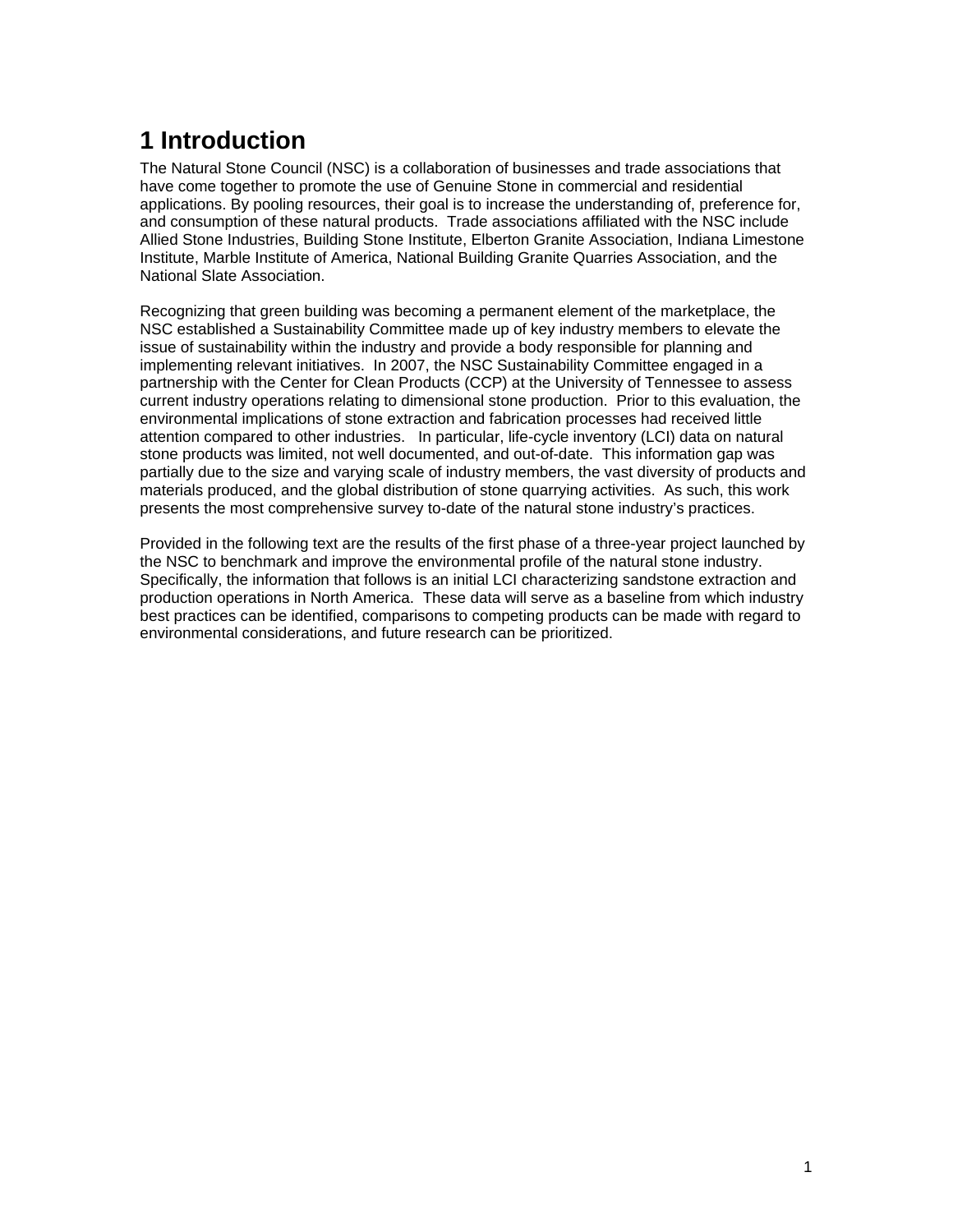## <span id="page-4-1"></span><span id="page-4-0"></span>**2 Sandstone Quarrying and Processing Operations**

#### <span id="page-4-2"></span>*2.1 Sandstone*

Sandstone is a sedimentary rock comprised of lithified sands. Most is primarily quartz sand or a mix of quartz and feldspar sands in conjunction with interstitial cementing materials including calcite, clay, iron oxides, and silica. The lithification process results in a hard, dense material that takes on the color of its components, most commonly tan to yellowish or tinted pink to dark red due to varying levels of iron oxide.

The commercial sandstone category encompasses many variations of texture and color. Common forms of sandstone include arkose which has a high feldspar content, graywacke which contains angular rock fragments, and conglomerate which contains rounded rock fragments. Other common stones included in this category are bluestone, a hard, dense feldspathic sandstone, brownstone, a reddish-brown stone taking its color from its high iron content, and flagstone, a sandstone or sandy slate that is easily split into large, thin slabs.

Sandstone accounts for 15% of the stone produced in the United States, putting it in third place behind limestone and granite. It is quarried in 16 states with Arizona, New York, Ohio, Colorado, and Arkansas leading the industry. Sandstone's primary uses include dressed stone for flagging, ashlars, and partially squared pieces as well as rough blocks for building and construction (Dolley 2007). Two general phases of sandstone production exist: quarrying and processing. Each of these phases is described below.

### <span id="page-4-3"></span>*2.2 Sandstone Quarrying Operations*

Extraction (more commonly referred to as quarrying) consists of removing layers or large pieces of stone from an identified and unearthed geologic deposit. Differences in the particular quarrying techniques used often stems from variations in the physical properties of the deposit itself—such as density, fracturing/bedding planes, and depth—financial considerations, and the site owner's preference. Nevertheless, the process is relatively simple: locate or create (minimal) breaks in the stone, remove the stone using heavy machinery, secure the stone on a vehicle for transport, and move the material to storage. A flow diagram of typical quarrying operations is shown in Figure 1.



<span id="page-4-4"></span>**Figure 1. Process flow diagram for quarrying operations.**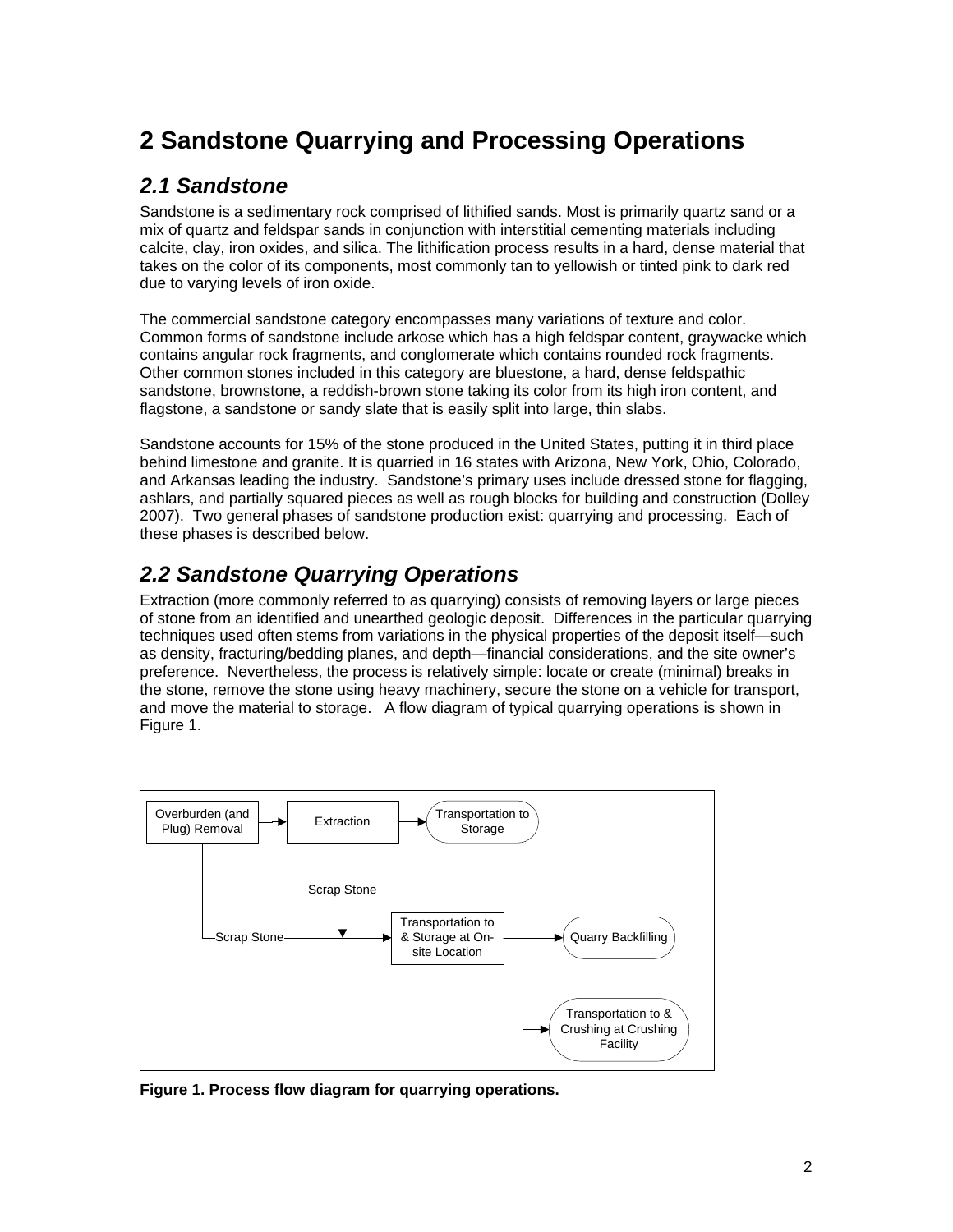<span id="page-5-0"></span>As shown in Figure 1, the first step in quarrying is to gain access to the sandstone deposit. This is achieved by removing the layer of earth, vegetation, and rock unsuitable for product—collectively referred to as overburden—with heavy equipment and transferring to onsite storage for potential use in later reclamation of the site. Additionally, a "plug" of poor-quality stone may sit atop the material that has commercial value; this plug must also be removed with the overburden. After the face of the deposit is exposed, the stone is removed from the quarry in layers or pieces. If bedding planes are visible, forklifts and/or steel wedges are driven between the strata to pry up the layers. Alternatively, loose pieces are scooped up with front-end loaders, dump trucks, or other equipment. Once the layers or pieces are secured on the heavy machinery, they are transferred to an inspection area for grading, temporary storage, and eventual shipment from the site. Sandstone of insufficient quality or size for current demand is stored on-site for future use, such as for site reclamation activities, or sent to a crushing facility to be used in other applications.

#### <span id="page-5-1"></span>*2.3 Sandstone Processing Operations*

Processing operations include much more variation than extraction. Nevertheless, the general procedures begin with initial cutting, followed by application of a finish, and conclude with a second cutting or shaping step. Due to the array of stone products, the second and/or third steps may be eliminated, specifically when the product will have a "natural" appearance. Figure 2 depicts the fabrication process.



<span id="page-5-2"></span>Figure 2. Process flow diagram for processing operations.

The first step in sandstone processing is a primary cutting or shaping of the material. This is often accomplished for sandstone using a circular blade saw, but a splitter or hand tools, such as axes and mauls, can also be implemented. When operating a circular saw, a continuous stream of water over the saw is required in order to dissipate heat generated by the process; sufficientlyelevated temperature can cause major machine and material damage. Natural-faced products, such as veneer or flooring, may be completed with this step, while other products require a finishing application, secondary cutting, or both.

An array of finishing applications exists, and each uses specific types of equipment to accomplish the resulting appearance. Polished or honed finishing as well as a thermal treatment are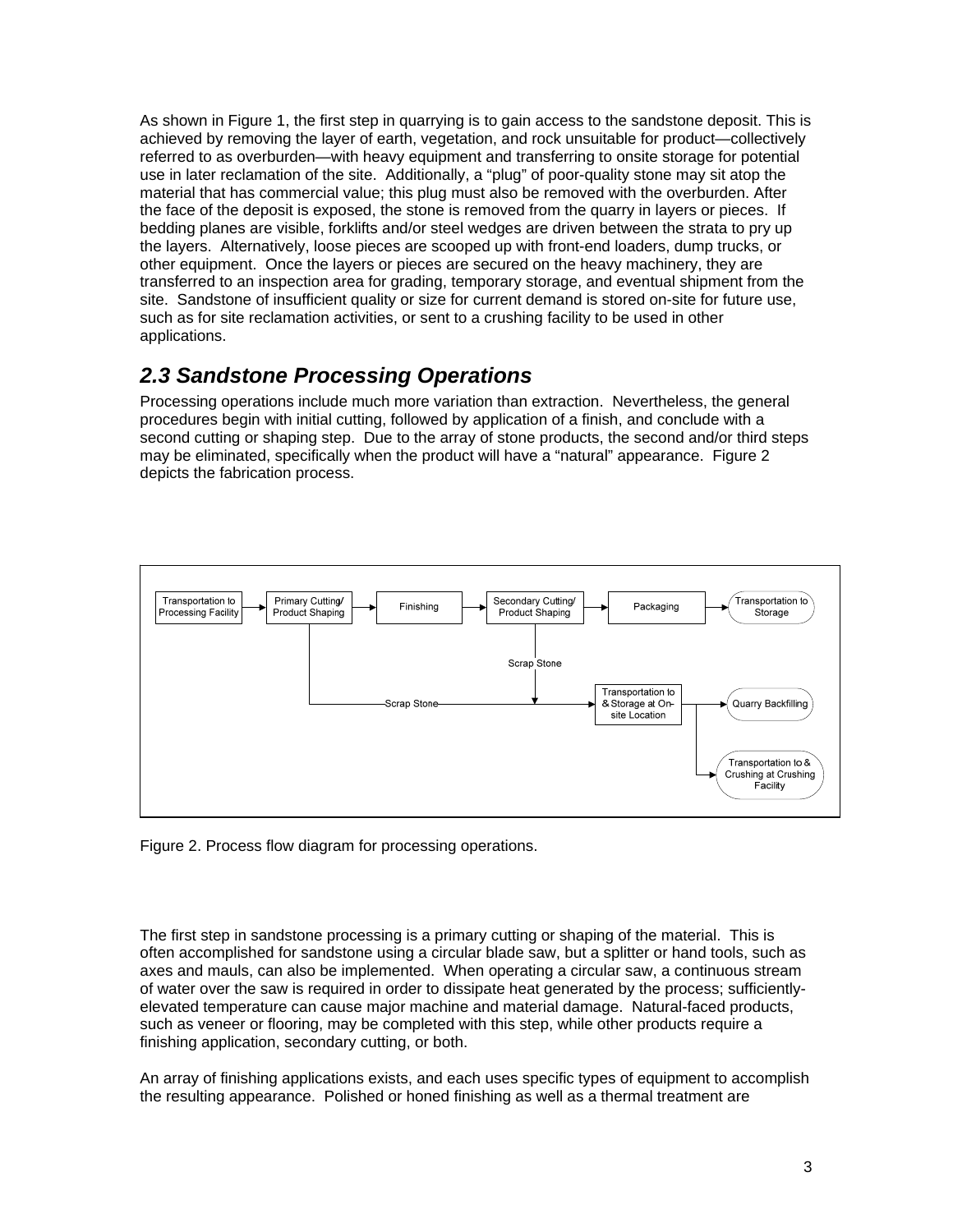frequently given to sandstone products, but others are also possible. The former is applied manually and/or mechanically through the use of polishing pads, while thermal finishes are applied with a flame or blow torch apparatus.

A secondary shaping step may be necessary if the product includes any features or custom size or shape. For this step, a circular saw is again commonly implemented for sandstone. Cooling water is again necessary to maintain an appropriate temperature at the stone-blade interface.

Once a product is completed, it is packaged and stored for shipment or direct sale. Sandstone of insufficient quality or size for current demand is stocked on-site for future use, crushed for use in paving and construction applications, or stored for site reclamation activities.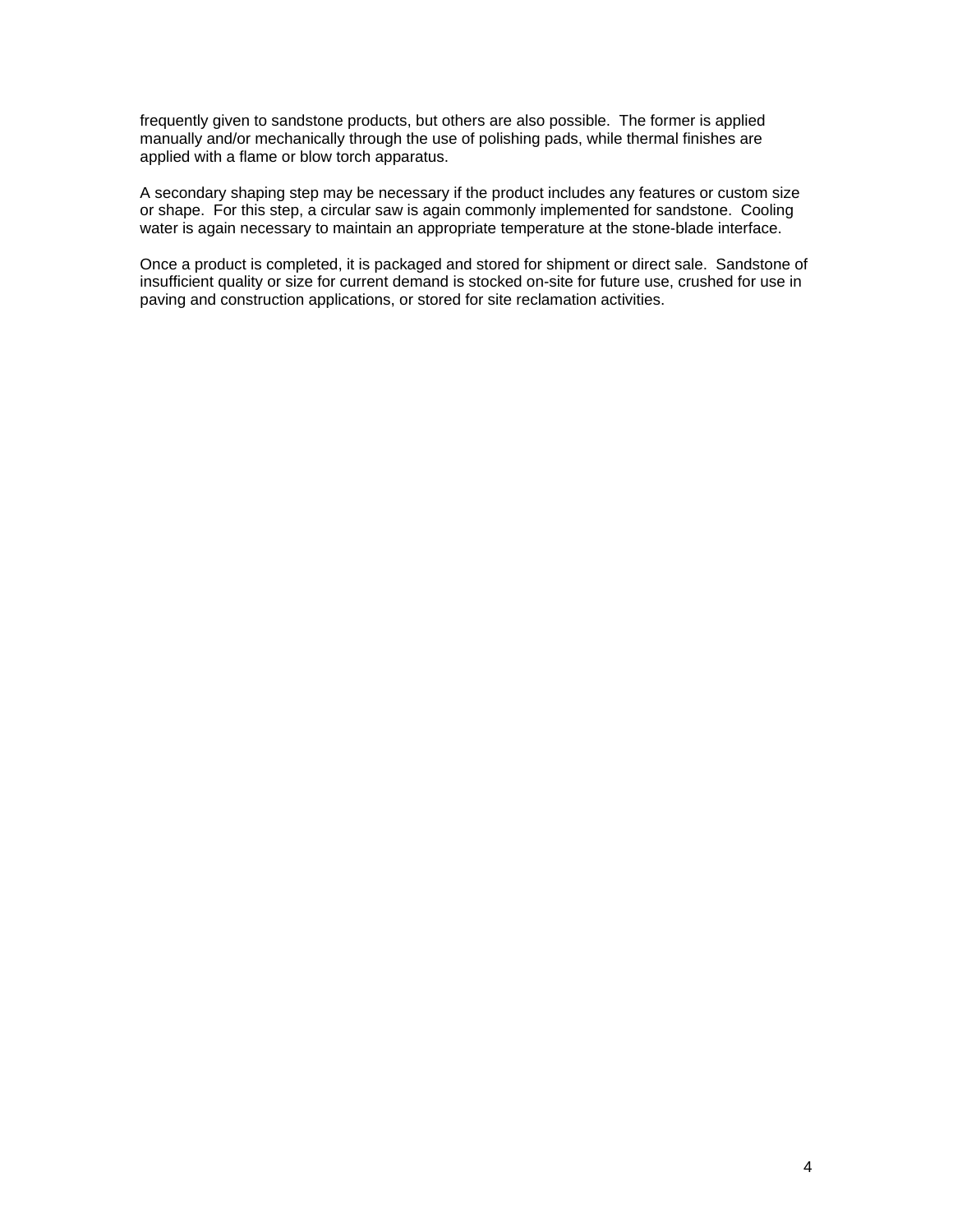## <span id="page-7-1"></span><span id="page-7-0"></span>**3 LCI Methodology**

### <span id="page-7-2"></span>*3.1 LCI Data Collection*

Information for this study was acquired through the distribution of a technical data collection tool. This survey was developed by the Center for Clean Products after touring approximately 15 stone quarries and processing facilities located throughout the United States, and through extensive consultation with industry experts and quarry operators. Choosing a diverse array of facilities was key to this process as a broad understanding of stone industry operations was needed to fashion questions that apply to all members. As such, facilities of diverse magnitudes, locations, and products were toured during the beginning half of 2007.

The survey was distributed to sandstone quarries and processing facilities throughout North America in January of 2008. Responses were received, follow-up conducted, and the resulting data aggregated and analyzed in the period from March to July 2008.

### <span id="page-7-3"></span>*3.2 Quality of LCI Data Set*

The dataset presented in this report represents over 62,000 tons of quarried sandstone and nearly 32,000 tons of sandstone products generated in North America; this includes both masonry and landscape products as well as dimensional products. Data also reflects a diversity of operations with respect to size and location. Respondents indicated net annual quarry production ranging from approximately 2,000 tons to 35,000 tons, while processors reported a span of 500-29,000 net tons/year. Quarry data was submitted from companies located in 25% of the 16 states where U.S. sandstone quarries were active in 2006 (Dolley 2007). Reporting processing facilities are located in 4 states.

Due to the limited amount of data able to be supplied by reporting sandstone processors, fabrication data is withheld in order to protect proprietary information.

### <span id="page-7-4"></span>*3.3 LCI Boundaries*

#### <span id="page-7-5"></span>**3.3.1 Sandstone Quarry Operations**

The LCI for quarry operations includes the inputs and outputs for each of the processes depicted in Figure 1. Specifically, processes and operations represented in the inventory presented in this report include:

- Removal of overburden using heavy equipment
- Transfer of overburden to on-site storage
- Quarry operations required to remove stone from deposit including drilling, prying, and use of slight explosive charges.
- On-site transport of stone using heavy equipment.
- Transport of scrap stone to on-site storage
- Onsite generation of energy and compressed air
- Capture and treatment of wastewater
- Upstream production of energy and fuels

Equipment and ancillary materials (e.g. drill bits, maintenance items) are listed in Tables 5 and 6 but have not been included in this inventory.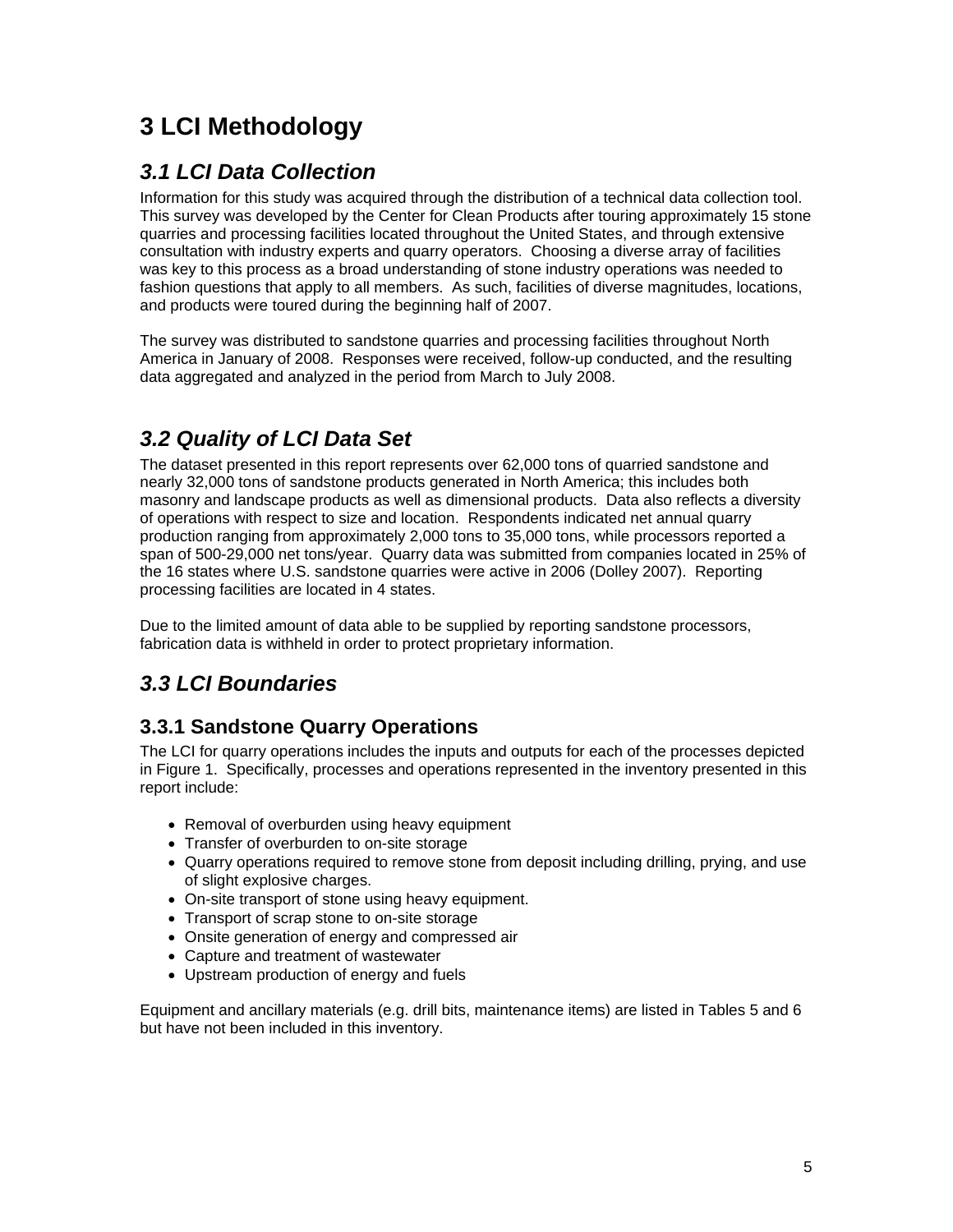#### <span id="page-8-1"></span><span id="page-8-0"></span>**3.3.2 Sandstone Processing Operations**

The LCI for sandstone processing operations includes the inputs and outputs for each of the processes depicted in Figure 2. Specifically, processes and operations represented in this portion of the inventory include:

- Primary shaping of stone into less-refined pieces, such as flagstone or veneer
- Application of a surface finish or texture
- Secondary shaping of stone into specific products
- Packaging of finished sandstone products for shipment
- On-site transport of stone using heavy equipment, such as forklifts
- Transport of scrap stone to on-site storage or reclamation
- Onsite generation of energy and compressed air
- Capture and treatment of wastewater and other waste materials such as dust
- Upstream production of energy and fuels

Equipment and ancillary materials (e.g. drill bits, maintenance items) are listed in Tables 5 and 6 but have not been included in this inventory.

Since a fabrication facility often processes more than one stone type, each facility was categorized as a "sandstone" facility if the majority of their production was indicated to be sandstone. Under this condition, all of respondents who are labeled "sandstone" processors indicate that at least 70% of their production is sandstone.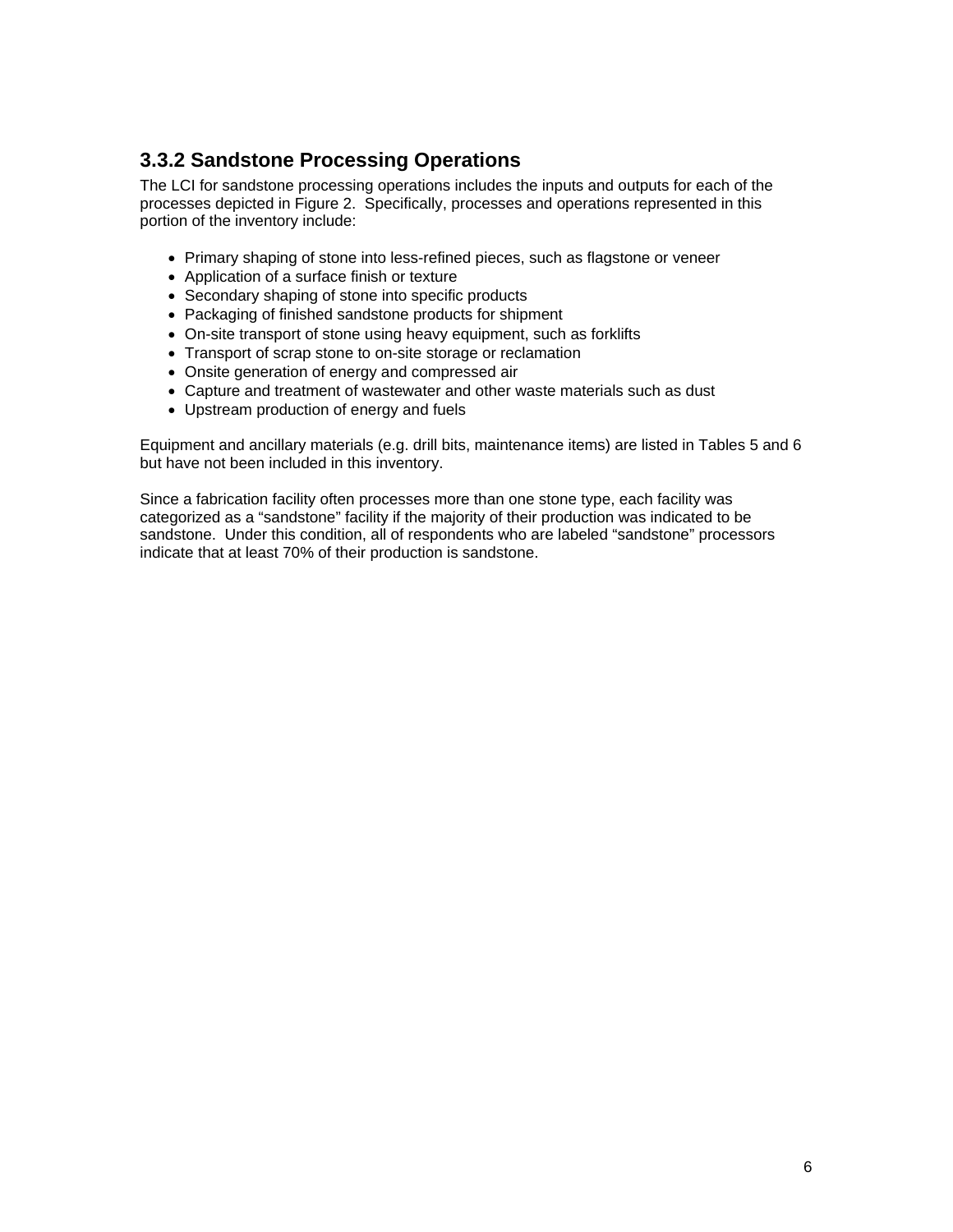## <span id="page-9-1"></span><span id="page-9-0"></span>**4 LCI Results**

Data have been obtained for the quarrying and processing of 62,000 tons and 32,000 tons of sandstone, respectively. Due to the limited amount of data able to be supplied by reporting sandstone processors, fabrication data is withheld in order to protect proprietary information. Nevertheless, the average gross energy required to quarry one ton of sandstone is 0.217 million BTUs. Table 1 shows the breakdown of this gross energy per ton of sandstone product produced. Table 2 displays the water required for the same production. Table 3 and 4 display the life-cycle inputs and outputs for both the quarrying and stone processing operations, as well as their accumulated totals. Table 5 gives the additional ancillary inputs required for the quarrying and stone processing operations, and Table 6 gives the ancillary outputs for these same processes. (Note that Tables 5 and 6 may be incomplete as level of detail reported for ancillary materials was quite varied.) Each of these tables are available in an excel spreadsheet for your convenience on the Natural Stone Council website.

Note that the abbreviations found in Tables 1-4 imply the following:

- W = Withheld to avoid disclosure of company proprietary information
- $\bullet$  N/A = Not applicable due to a lack of data
- <span id="page-9-2"></span>• NR = Not reported by any facility (i.e., all surveys left this survey question blank)

| <b>Energy Type</b> | <b>Energy Consumption (Btu/ton)</b> |            |       |  |  |  |
|--------------------|-------------------------------------|------------|-------|--|--|--|
|                    | Quarrying                           | Processing | Total |  |  |  |
| Electricity        | $2.04E + 03$                        | W          | N/A   |  |  |  |
| <b>Natural Gas</b> | $0.00E + 00$                        | W          | N/A   |  |  |  |
| Propane            | 8.34E+01                            | W          | N/A   |  |  |  |
| <b>Diesel</b>      | $2.14E + 05$                        | W          | N/A   |  |  |  |
| Gasoline           | $1.03E + 03$                        | W          | N/A   |  |  |  |
| <b>Other Fuel</b>  | ΝR                                  | W          | N/A   |  |  |  |
| TOTAL              | $2.17E + 0.5$                       | w          | N/A   |  |  |  |

Table 1. Gross energy to produce one ton of sandstone products.<sup>1</sup>

<sup>1</sup>These values represent the total energy consumption at the quarry and processing sites only. See Table 3 for the complete LCI energy data.

<span id="page-9-3"></span>

|  |  |  | Table 2. Water consumption for sandstone quarrying and processing. |  |
|--|--|--|--------------------------------------------------------------------|--|

| <b>Energy Type</b> | Water Consumption (gal/ton) |            |       |  |  |  |  |
|--------------------|-----------------------------|------------|-------|--|--|--|--|
|                    | Quarrying                   | Processing | Total |  |  |  |  |
| Groundwater        | $3.20E + 00$                | W          | N/A   |  |  |  |  |
| Surface water      | $0.00E + 00$                | w          | N/A   |  |  |  |  |
| Public supply      | $0.00E + 00$                | w          | N/A   |  |  |  |  |
| TOTAL              | $3.20E + 00$                | W          | N/A   |  |  |  |  |

 $2$ These values represent the total water consumption at the quarry and processing sites only. See Table 3 for the complete LCI water data.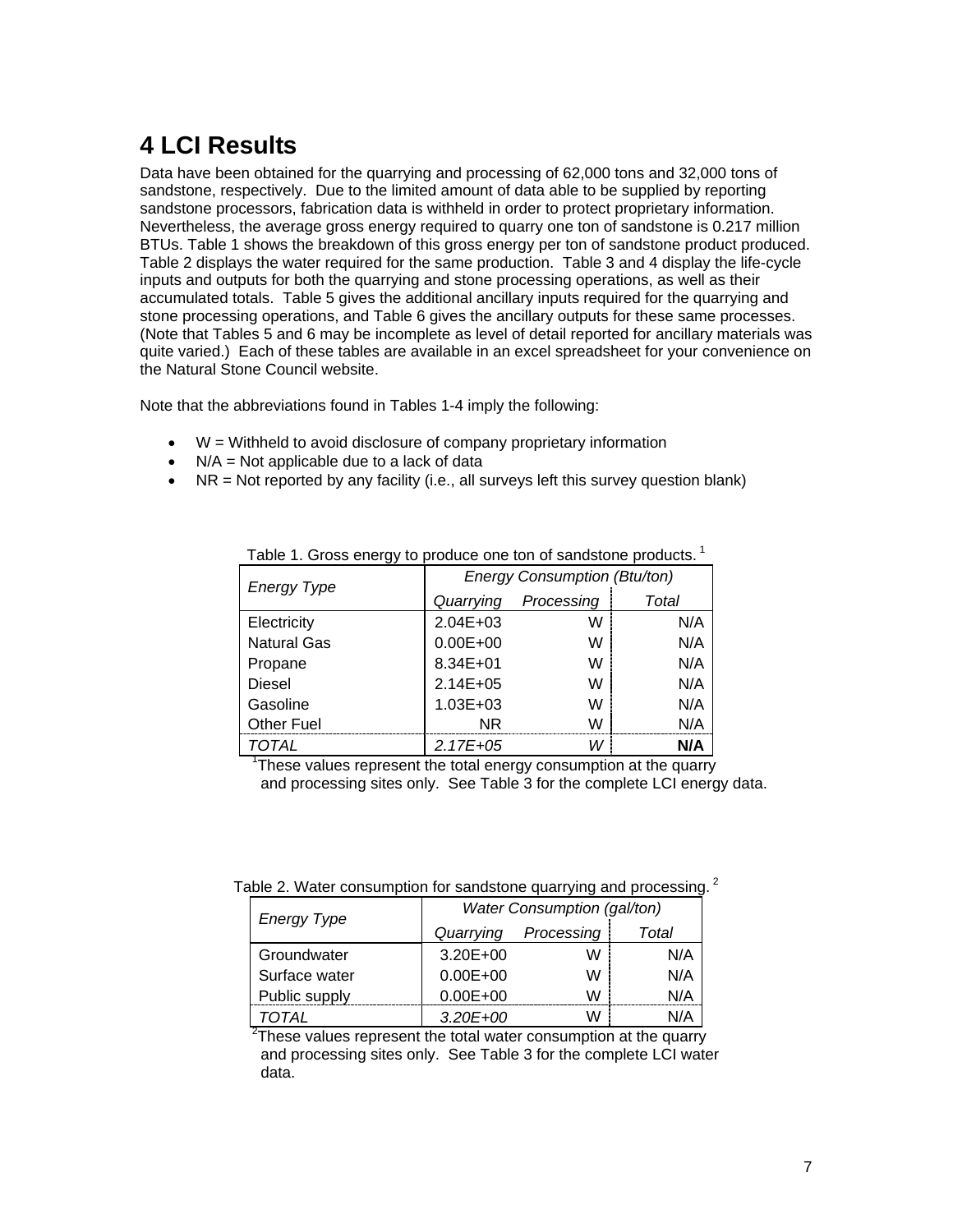<span id="page-10-1"></span><span id="page-10-0"></span>

| <b>Input Description</b>                                                                                              | Units | Total Input per Ton of Stone Produced |            |              |
|-----------------------------------------------------------------------------------------------------------------------|-------|---------------------------------------|------------|--------------|
|                                                                                                                       |       | Quarrying                             | Processing | <b>TOTAL</b> |
| Air [Renewable resources]                                                                                             | kg    | $6.67E + 00$                          | W          | N/A          |
| Barium sulphate [Non renewable resources]                                                                             | kg    | 2.36E-13                              | W          | N/A          |
| Basalt INon renewable resources]                                                                                      | kg    | 8.36E-04                              | W          | N/A          |
| Bauxite [Non renewable resources]                                                                                     | kg    | 5.25E-05                              | W          | N/A          |
| Bentonite [Non renewable resources]                                                                                   | kg    | 3.81E-02                              | W          | N/A          |
| Calcium chloride [Non renewable resources]                                                                            | kg    | 2.42E-11                              | W          | N/A          |
| Carbon dioxide [Renewable resources]                                                                                  | kg    | 2.89E-02                              | W          | N/A          |
| Chromium ore [Non renewable resources]                                                                                | kg    | 2.05E-06                              | W          | N/A          |
| Clay [Non renewable resources]                                                                                        | kg    | 2.51E-03                              | W          | N/A          |
| Colemanite ore [Non renewable resources]                                                                              | kg    | 1.09E-07                              | W          | N/A          |
| Cooling water [Operating materials]                                                                                   | kg    | W                                     | W          | N/A          |
| Copper - Gold - Silver - ore (1,0% Cu; 0,4 g/t Au; 66 g/t Ag) [Non renewable<br>resources]                            | kg    | 1.99E-06                              | W          | N/A          |
| Copper - Gold - Silver - ore (1,1% Cu; 0,01 g/t Au; 2,86 g/t Ag) [Non renewable<br>resources]                         | kg    | 1.21E-06                              | W          | N/A          |
| Copper - Gold - Silver - ore (1,16% Cu; 0,002 g/t Au; 1,06 g/t Ag) [Non renewable<br>resourcesl                       | kg    | 6.85E-07                              | W          | N/A          |
| Copper - Molybdenum - Gold - Silver - ore (1,13% Cu; 0,02% Mo; 0,01 g/t Au; 2,86<br>g/t Ag) [Non renewable resources] | kg    | 1.67E-06                              | W          | N/A          |
| Copper ore (0.14%) [Non renewable resources]                                                                          | kg    | 4.07E-05                              | W          | N/A          |
| Copper ore (1.2%) [Non renewable resources]                                                                           | kg    | 2.07E-07                              | W          | N/A          |
| Copper ore (4%) [Non renewable resources]                                                                             | kg    | 1.38E-14                              | W          | N/A          |
| Copper ore (sulphidic) [Non renewable resources]                                                                      | kg    | 1.64E-11                              | W          | N/A          |
| Crude oil Algeria [Crude oil (resource)]                                                                              | kg    | 1.74E-02                              | W          | N/A          |
| Crude oil Angola [Crude oil (resource)]                                                                               | kg    | 1.93E-01                              | W          | N/A          |
| Crude oil Argentina [Crude oil (resource)]                                                                            | kg    | 4.40E-02                              | W          | N/A          |
| Crude oil Australia [Crude oil (resource)]                                                                            | kg    | 2.69E-02                              | W          | N/A          |
| Crude oil Austria [Crude oil (resource)]                                                                              | kg    | 1.19E-04                              | W          | N/A          |
| Crude oil Bolivia [Crude oil (resource)]                                                                              | kg    | 1.35E-09                              | W          | N/A          |
| Crude oil Brazil [Crude oil (resource)]                                                                               | kg    | 3.48E-02                              | W          | N/A          |
| Crude oil Brunei [Crude oil (resource)]                                                                               | kg    | 3.94E-09                              | W          | N/A          |
| Crude oil Bulgaria [Crude oil (resource)]                                                                             | kg    | 7.92E-10                              | W          | N/A          |
| Crude oil Cameroon [Crude oil (resource)]                                                                             | kg    | 7.38E-03                              | W          | N/A          |
| Crude oil Canada [Crude oil (resource)]                                                                               | kg    | 8.40E-01                              | W          | N/A          |
| Crude oil Chile [Crude oil (resource)]                                                                                | kg    | 1.54E-07                              | W          | N/A          |
| Crude oil China [Crude oil (resource)]                                                                                | kg    | 1.12E-02                              | W          | N/A          |
| Crude oil CIS [Crude oil (resource)]                                                                                  | kg    | 6.55E-02                              | W          | N/A          |
| Crude oil Colombia [Crude oil (resource)]                                                                             | kg    | 1.44E-01                              | W          | N/A          |
| Crude oil Czech Republic [Crude oil (resource)]                                                                       | kg    | 7.96E-06                              | W          | N/A          |
| Crude oil Denmark [Crude oil (resource)]                                                                              | kg    | 5.32E-03                              | W          | N/A          |
| Crude oil Ecuador [Crude oil (resource)]                                                                              | kg    | 6.47E-02                              | W          | N/A          |
| Crude oil Eqypt [Crude oil (resource)]                                                                                | kg    | 4.83E-04                              | W          | N/A          |
| Crude oil France [Crude oil (resource)]                                                                               | kg    | 1.71E-04                              | W          | N/A          |
| Crude oil Gabon [Crude oil (resource)]                                                                                | kg    | 1.03E-01                              | W          | N/A          |
| Crude oil Germany [Crude oil (resource)]                                                                              | kg    | 5.40E-04                              | W          | N/A          |

| Table 3. LCI inputs for sandstone quarrying and processing. |
|-------------------------------------------------------------|
|-------------------------------------------------------------|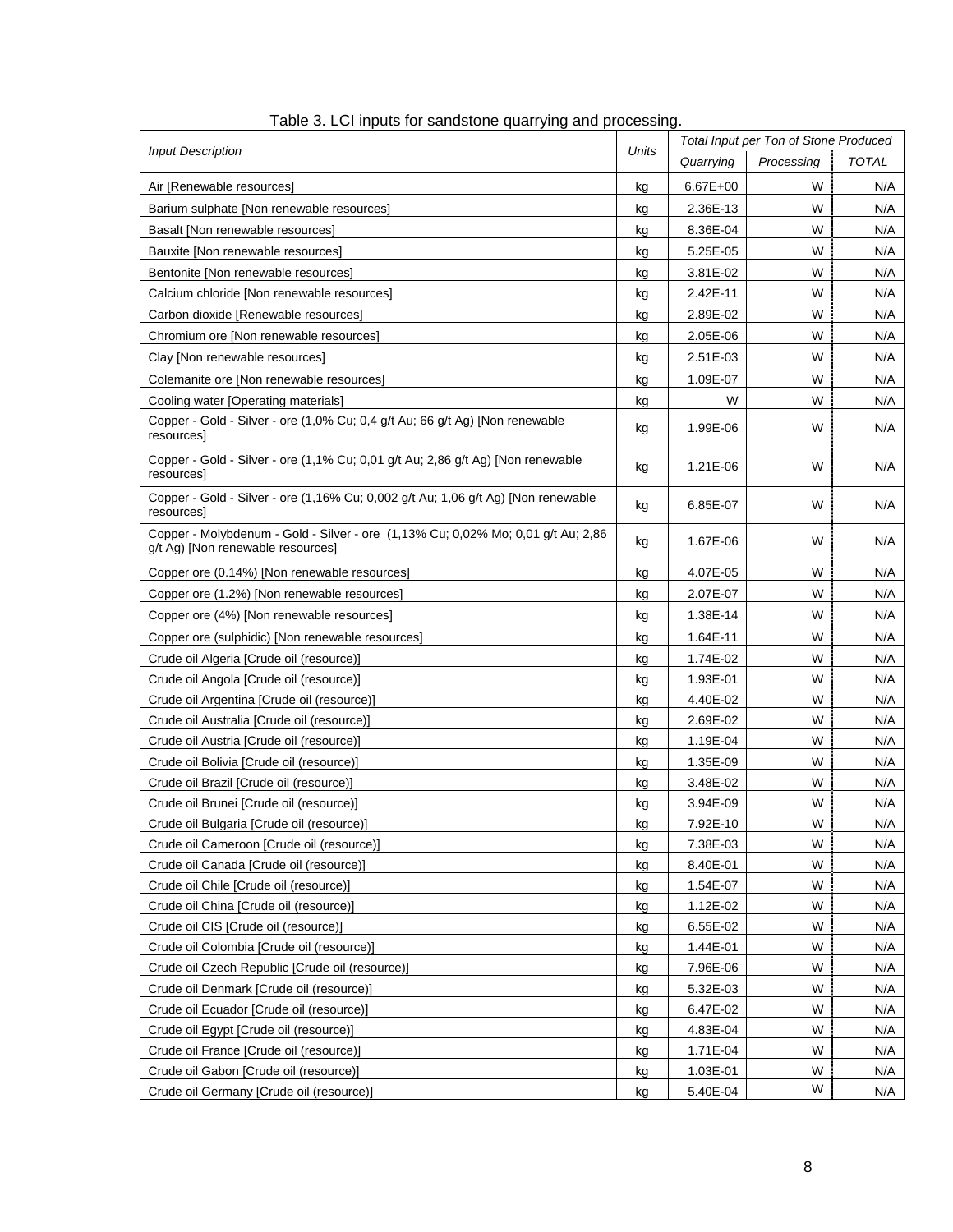| Crude oil Greece [Crude oil (resource)]                          | kg | 2.38E-05 | W | N/A |
|------------------------------------------------------------------|----|----------|---|-----|
| Crude oil Hungary [Crude oil (resource)]                         | kg | 3.18E-08 | W | N/A |
| Crude oil India [Crude oil (resource)]                           | kg | 3.61E-10 | W | N/A |
| Crude oil Indonesia [Crude oil (resource)]                       | kg | 2.85E-02 | W | N/A |
| Crude oil Iran [Crude oil (resource)]                            | kg | 3.32E-03 | W | N/A |
| Crude oil Iraq [Crude oil (resource)]                            | kg | 2.85E-01 | W | N/A |
| Crude oil Ireland [Crude oil (resource)]                         | kg | 6.07E-10 | W | N/A |
| Crude oil Italy [Crude oil (resource)]                           | kg | 7.56E-04 | W | N/A |
| Crude oil Kuwait [Crude oil (resource)]                          | kg | 1.26E-01 | W | N/A |
| Crude oil Libya [Crude oil (resource)]                           | kg | 5.13E-03 | W | N/A |
| Crude oil Malaysia [Crude oil (resource)]                        | kg | 2.16E-09 | W | N/A |
| Crude oil Mexico [Crude oil (resource)]                          | kg | 8.80E-01 | W | N/A |
| Crude oil Netherlands [Crude oil (resource)]                     | kg | 4.59E-04 | W | N/A |
| Crude oil New Zealand [Crude oil (resource)]                     | kg | 7.77E-06 | W | N/A |
| Crude oil Nigeria [Crude oil (resource)]                         | kg | 3.47E-01 | W | N/A |
| Crude oil Norway [Crude oil (resource)]                          | kg | 2.31E-01 | W | N/A |
| Crude oil Oman [Crude oil (resource)]                            | kg | 9.52E-03 | W | N/A |
| Crude oil Poland [Crude oil (resource)]                          | kg | 2.61E-05 | W | N/A |
| Crude oil Qatar [Crude oil (resource)]                           | kg | 5.18E-03 | W | N/A |
| Crude oil Romania [Crude oil (resource)]                         | kg | 4.76E-05 | W | N/A |
| Crude oil Saudi Arabia [Crude oil (resource)]                    | kg | 8.84E-01 | W | N/A |
| Crude oil Slovakia [Crude oil (resource)]                        | kg | 1.02E-10 | W | N/A |
| Crude oil South Africa [Crude oil (resource)]                    | kg | 5.91E-10 | W | N/A |
| Crude oil Spain [Crude oil (resource)]                           | kg | 3.96E-05 | W | N/A |
| Crude oil Syria [Crude oil (resource)]                           | kg | 4.58E-09 | W | N/A |
| Crude oil Trinidad and Tobago [Crude oil (resource)]             | kg | 3.89E-02 | W | N/A |
| Crude oil Tunisia [Crude oil (resource)]                         | kg | 2.12E-04 | W | N/A |
| Crude oil Turkey [Crude oil (resource)]                          | kg | 1.42E-14 | W | N/A |
| Crude oil United Arab Emirates [Crude oil (resource)]            | kg | 5.19E-03 | W | N/A |
| Crude oil United Kingdom [Crude oil (resource)]                  | kg | 2.49E-01 | W | N/A |
| Crude oil USA [Crude oil (resource)]                             | kg | 3.20E+00 | W | N/A |
| Crude oil Venezuela [Crude oil (resource)]                       | kg | 8.64E-01 | W | N/A |
| Dolomite [Non renewable resources]                               | kg | 1.59E-07 | W | N/A |
| Ferro manganese [Non renewable resources]                        | kg | 1.15E-15 | W | N/A |
| Fluorspar (calcium fluoride; fluorite) [Non renewable resources] | kg | 7.76E-08 | W | N/A |
| Gypsum (natural gypsum) [Non renewable resources]                | kg | 1.38E-03 | W | N/A |
| Hard coal Australia [Hard coal (resource)]                       | kg | 1.10E-03 | W | N/A |
| Hard coal Belgium [Hard coal (resource)]                         | kg | 4.46E-07 | W | N/A |
| Hard coal Bosnia and Herzegovina [Hard coal (resource)]          | kg | 6.39E-08 | W | N/A |
| Hard coal Brazil [Hard coal (resource)]                          | kg | 4.31E-06 | W | N/A |
| Hard coal Canada [Hard coal (resource)]                          | kg | 6.63E-03 | W | N/A |
| Hard coal Chile [Hard coal (resource)]                           | kg | 1.62E-05 | W | N/A |
| Hard coal China [Hard coal (resource)]                           | kg | 2.94E-04 | W | N/A |
| Hard coal CIS [Hard coal (resource)]                             | kg | 2.74E-04 | W | N/A |
| Hard coal Colombia [Hard coal (resource)]                        | kg | 3.50E-03 | W | N/A |
| Hard coal Czech Republic [Hard coal (resource)]                  | kg | 6.44E-05 | W | N/A |
| Hard coal France [Hard coal (resource)]                          | kg | 8.32E-06 | W | N/A |
| Hard coal Germany [Hard coal (resource)]                         | kg | 1.40E-03 | W | N/A |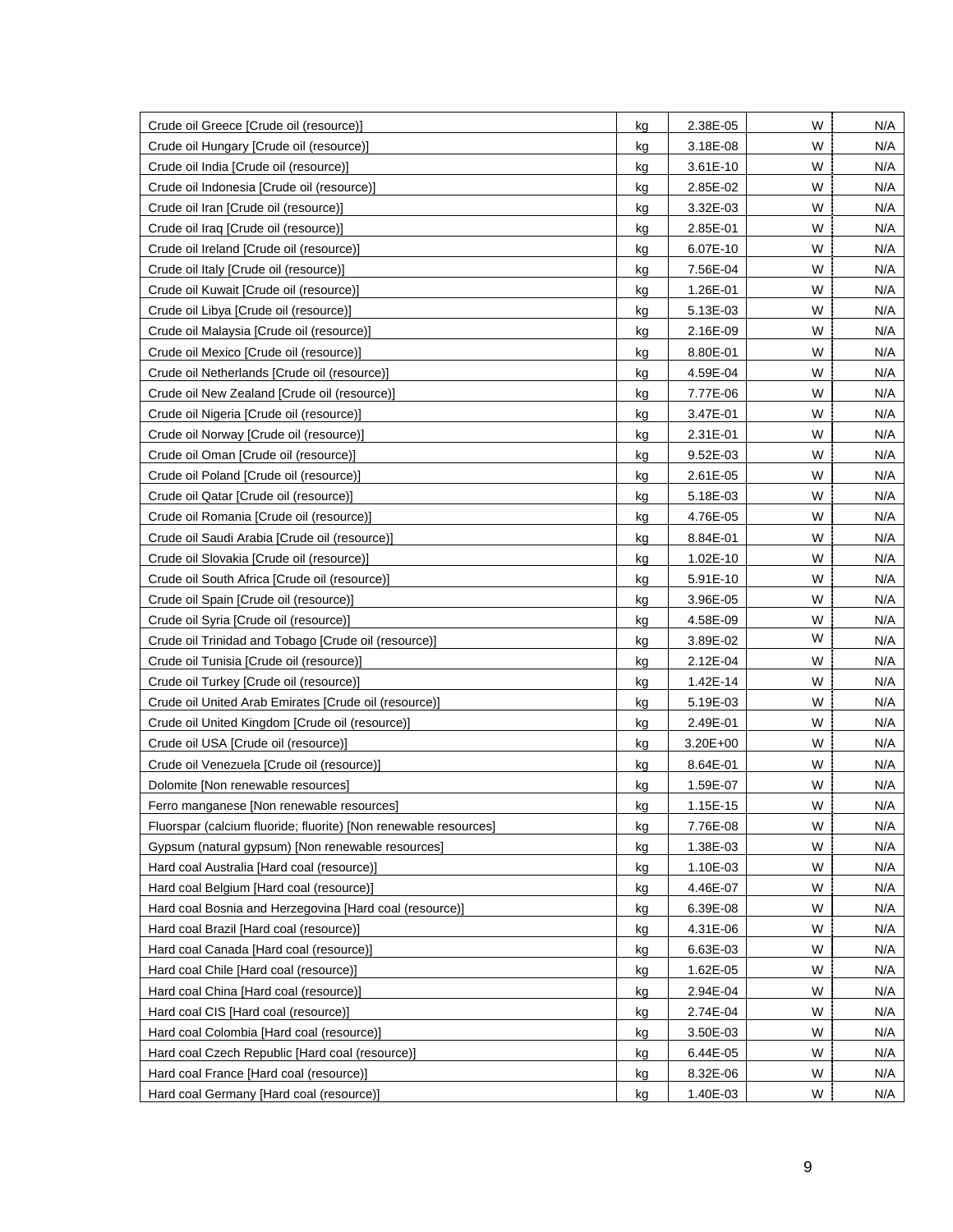| Hard coal India [Hard coal (resource)]                 | kg | 1.85E-08     | W | N/A |
|--------------------------------------------------------|----|--------------|---|-----|
| Hard coal Indonesia [Hard coal (resource)]             | kg | 6.38E-04     | W | N/A |
| Hard coal Italy [Hard coal (resource)]                 | kg | 7.33E-09     | W | N/A |
| Hard coal Japan [Hard coal (resource)]                 | kg | 6.52E-10     | W | N/A |
| Hard coal Malaysia [Hard coal (resource)]              | kg | 8.58E-11     | W | N/A |
| Hard coal Mexico [Hard coal (resource)]                | kg | 7.49E-04     | W | N/A |
| Hard coal New Zealand [Hard coal (resource)]           | kg | 1.31E-05     | W | N/A |
| Hard coal Poland [Hard coal (resource)]                | kg | 4.18E-04     | W | N/A |
| Hard coal Portugal [Hard coal (resource)]              | kg | 6.52E-09     | W | N/A |
| Hard coal South Africa [Hard coal (resource)]          | kg | 8.24E-04     | W | N/A |
| Hard coal Spain [Hard coal (resource)]                 | kg | 4.50E-05     | W | N/A |
| Hard coal Turkey [Hard coal (resource)]                | kg | $9.21E - 11$ | W | N/A |
| Hard coal United Kingdom [Hard coal (resource)]        | kg | 2.02E-04     | W | N/A |
| Hard coal USA [Hard coal (resource)]                   | kg | 2.80E-01     | W | N/A |
| Hard coal Venezuela [Hard coal (resource)]             | kg | 1.19E-03     | W | N/A |
| Hard coal Vietnam [Hard coal (resource)]               | kg | 6.52E-06     | W | N/A |
| Heavy spar (barytes) [Non renewable resources]         | kg | 9.21E-02     | W | N/A |
| Inert rock [Non renewable resources]                   | kg | 3.59E+00     | W | N/A |
| Iron [Non renewable elements]                          | kg | 1.00E-11     | W | N/A |
| Iron ore [Non renewable resources]                     | kg | 2.81E-02     | W | N/A |
| Iron ore (65%) [Non renewable resources]               | kg | 1.63E-06     | W | N/A |
| Kaolin ore [Non renewable resources]                   | kg | 1.86E-07     | W | N/A |
| Lead [Non renewable elements]                          | kg | 2.30E-15     | W | N/A |
| Lead - zinc ore (4.6%-0.6%) [Non renewable resources]  | kg | 7.41E-03     | W | N/A |
| Lignite Australia [Lignite (resource)]                 | kg | 4.19E-04     | W | N/A |
| Lignite Austria [Lignite (resource)]                   | kg | 7.48E-06     | W | N/A |
| Lignite Bosnia and Herzegovina [Lignite (resource)]    | kg | 1.47E-07     | W | N/A |
| Lignite Bulgaria [Lignite (resource)]                  | kg | 8.44E-08     | W | N/A |
| Lignite Canada [Lignite (resource)]                    | kg | 2.63E-03     | W | N/A |
| Lignite CIS [Lignite (resource)]                       | kg | 6.49E-05     | W | N/A |
| Lignite Czech Republic [Lignite (resource)]            | kg | 3.06E-05     | W | N/A |
| Lignite France [Lignite (resource)]                    | kg | 2.02E-06     | W | N/A |
| Lignite Germany [Lignite (resource)]                   | kg | $0.00E + 00$ | W | N/A |
| Lignite Germany (Central Germany) [Lignite (resource)] | kg | 5.29E-03     | W | N/A |
| Lignite Germany (Lausitz) [Lignite (resource)]         | kg | 9.28E-04     | W | N/A |
| Lignite Germany (Rheinisch) [Lignite (resource)]       | kg | 1.72E-03     | W | N/A |
| Lignite Greece [Lignite (resource)]                    | kg | 1.10E-05     | W | N/A |
| Lignite Hungary [Lignite (resource)]                   | kg | 5.06E-07     | W | N/A |
| Lignite India [Lignite (resource)]                     | kg | 3.70E-09     | W | N/A |
| Lignite Macedonia [Lignite (resource)]                 | kg | 2.05E-07     | W | N/A |
| Lignite Poland [Lignite (resource)]                    | kg | 1.32E-05     | W | N/A |
| Lignite Romania [Lignite (resource)]                   | kg | 1.42E-08     | W | N/A |
| Lignite Serbia and Montenegro [Lignite (resource)]     | kg | 1.21E-06     | W | N/A |
| Lignite Slovakia [Lignite (resource)]                  | kg | 7.28E-08     | W | N/A |
| Lignite Slovenia [Lignite (resource)]                  | kg | 3.70E-07     | W | N/A |
| Lignite Spain [Lignite (resource)]                     | kg | 9.46E-05     | W | N/A |
| Lignite Turkey [Lignite (resource)]                    | kg | 1.77E-12     | W | N/A |
| Lignite USA [Lignite (resource)]                       | kg | 2.86E-02     | W | N/A |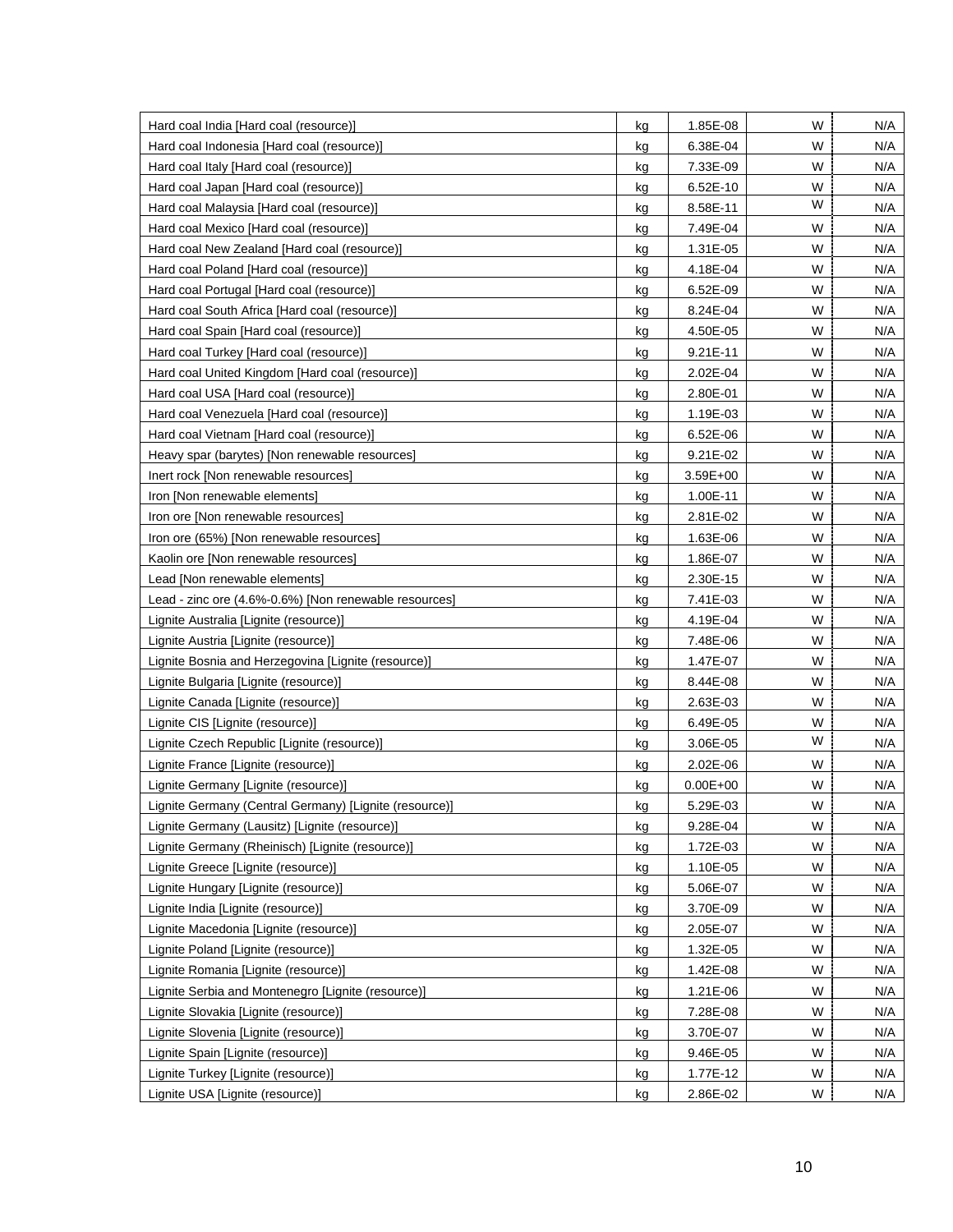| Limestone (calcium carbonate) [Non renewable resources]  | kg | 7.86E-02 | W | N/A |
|----------------------------------------------------------|----|----------|---|-----|
| Magnesit (Magnesium carbonate) [Non renewable resources] | kg | 2.71E-08 | W | N/A |
| Magnesium chloride leach (40%) [Non renewable resources] | kg | 1.05E-03 | W | N/A |
| Manganese ore [Non renewable resources]                  | kg | 3.88E-07 | W | N/A |
| Manganese ore (R.O.M.) [Non renewable resources]         | kg | 2.88E-04 | W | N/A |
| Molybdenite (Mo 0,24%) [Non renewable resources]         | kg | 1.11E-06 | W | N/A |
| Natural Aggregate [Non renewable resources]              | kg | 7.44E-03 | W | N/A |
| Natural gas Algeria [Natural gas (resource)]             | kg | 2.02E-03 | W | N/A |
| Natural gas Angola [Natural gas (resource)]              | kg | 2.36E-02 | W | N/A |
| Natural gas Argentina [Natural gas (resource)]           | kg | 1.89E-03 | W | N/A |
| Natural gas Australia [Natural gas (resource)]           | kg | 1.72E-03 | W | N/A |
| Natural gas Austria [Natural gas (resource)]             | kg | 1.28E-05 | W | N/A |
| Natural gas Bolivia [Natural gas (resource)]             | kg | 2.72E-06 | W | N/A |
| Natural gas Brazil [Natural gas (resource)]              | kg | 1.95E-03 | W | N/A |
| Natural gas Brunei [Natural gas (resource)]              | kg | 3.47E-05 | W | N/A |
| Natural gas Bulgaria [Natural gas (resource)]            | kg | 6.54E-11 | W | N/A |
| Natural gas Cameroon [Natural gas (resource)]            | kg | 1.82E-03 | W | N/A |
| Natural gas Canada [Natural gas (resource)]              | kg | 1.14E-01 | W | N/A |
| Natural gas Chile [Natural gas (resource)]               | kg | 3.66E-05 | W | N/A |
| Natural gas China [Natural gas (resource)]               | kg | 5.88E-04 | W | N/A |
| Natural gas CIS [Natural gas (resource)]                 | kg | 4.10E-03 | W | N/A |
| Natural gas Colombia [Natural gas (resource)]            | kg | 6.55E-03 | W | N/A |
| Natural gas Czech Republic [Natural gas (resource)]      | kg | 5.87E-07 | W | N/A |
| Natural gas Denmark [Natural gas (resource)]             | kg | 3.28E-04 | W | N/A |
| Natural gas Ecuador [Natural gas (resource)]             | kg | 3.96E-03 | W | N/A |
| Natural gas Egypt [Natural gas (resource)]               | kg | 4.89E-05 | W | N/A |
| Natural gas France [Natural gas (resource)]              | kg | 1.66E-05 | W | N/A |
| Natural gas Gabon [Natural gas (resource)]               | kg | 1.47E-02 | W | N/A |
| Natural gas Germany [Natural gas (resource)]             | kg | 7.24E-04 | W | N/A |
| Natural gas Greece [Natural gas (resource)]              | kg | 1.56E-06 | W | N/A |
| Natural gas Hungary [Natural gas (resource)]             | kg | 3.32E-08 | W | N/A |
| Natural gas India [Natural gas (resource)]               | kg | 1.43E-09 | W | N/A |
| Natural gas Indonesia [Natural gas (resource)]           | kg | 1.78E-03 | W | N/A |
| Natural gas Iran [Natural gas (resource)]                | kg | 3.82E-04 | W | N/A |
| Natural gas Iraq [Natural gas (resource)]                | kg | 1.16E-02 | W | N/A |
| Natural gas Ireland [Natural gas (resource)]             | kg | 1.35E-06 | W | N/A |
| Natural gas Italy [Natural gas (resource)]               | kg | 7.52E-05 | W | N/A |
| Natural gas Japan [Natural gas (resource)]               | kg | 2.09E-10 | W | N/A |
| Natural gas Kuwait [Natural gas (resource)]              | kg | 4.61E-03 | W | N/A |
| Natural gas Libyan [Natural gas (resource)]              | kg | 1.35E-04 | W | N/A |
| Natural gas Malaysia [Natural gas (resource)]            | kg | 3.37E-05 | W | N/A |
| Natural gas Mexico [Natural gas (resource)]              | kg | 5.06E-02 | W | N/A |
| Natural gas Netherlands [Natural gas (resource)]         | kg | 2.24E-02 | W | N/A |
| Natural gas New Zealand [Natural gas (resource)]         | kg | 5.13E-07 | W | N/A |
| Natural gas Nigeria [Natural gas (resource)]             | kg | 6.30E-02 | W | N/A |
| Natural gas Norway [Natural gas (resource)]              | kg | 5.00E-03 | W | N/A |
| Natural gas Oman [Natural gas (resource)]                | kg | 4.91E-04 | W | N/A |
| Natural gas Poland [Natural gas (resource)]              | kg | 1.71E-06 | W | N/A |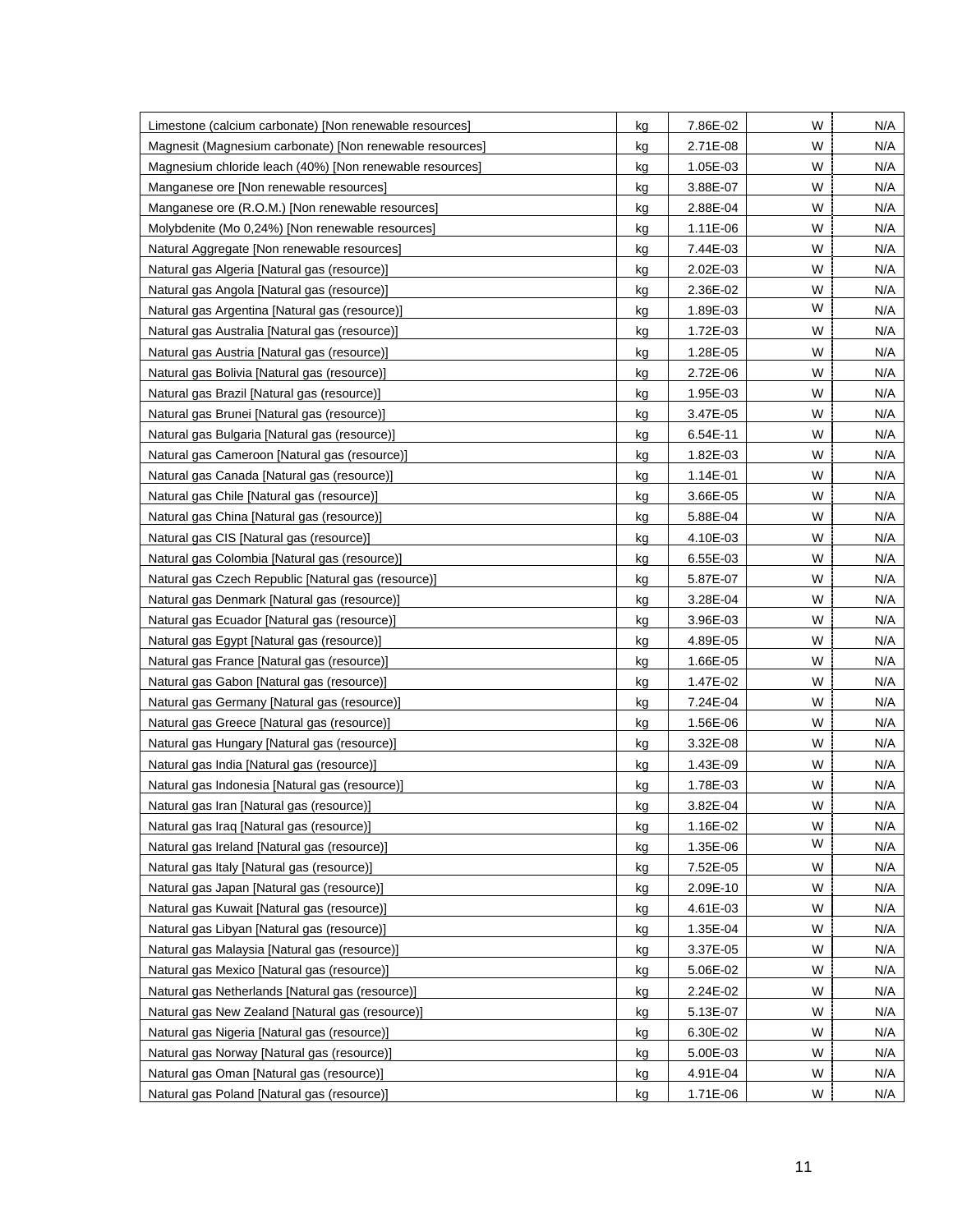| Natural gas Qatar [Natural gas (resource)]                           | kg | 7.27E-04     | W | N/A |
|----------------------------------------------------------------------|----|--------------|---|-----|
| Natural gas Romania [Natural gas (resource)]                         | kg | 3.04E-06     | W | N/A |
| Natural gas Saudi Arabia [Natural gas (resource)]                    | kg | 3.01E-02     | W | N/A |
| Natural gas Slovakia [Natural gas (resource)]                        | kg | 1.01E-09     | W | N/A |
| Natural gas South Africa [Natural gas (resource)]                    | kg | 8.23E-08     | W | N/A |
| Natural gas Spain [Natural gas (resource)]                           | kg | 4.28E-06     | W | N/A |
| Natural gas Syria [Natural gas (resource)]                           | kg | 4.92E-10     | W | N/A |
| Natural gas Trinidad and Tobago [Natural gas (resource)]             | kg | 6.22E-03     | W | N/A |
| Natural gas Tunisia [Natural gas (resource)]                         | kg | 2.77E-05     | W | N/A |
| Natural gas Turkey [Natural gas (resource)]                          | kg | 1.44E-15     | W | N/A |
| Natural gas United Arab Emirates [Natural gas (resource)]            | kg | 1.97E-04     | W | N/A |
| Natural gas United Kingdom [Natural gas (resource)]                  | kg | 7.10E-03     | W | N/A |
| Natural gas USA [Natural gas (resource)]                             | kg | 3.87E-01     | W | N/A |
| Natural gas Venezuela [Natural gas (resource)]                       | kg | 3.77E-02     | W | N/A |
| Nickel ore [Non renewable resources]                                 | kg | 3.04E-10     | W | N/A |
| Nickel ore (1.6%) [Non renewable resources]                          | kg | 1.02E-03     | W | N/A |
| Nitrogen [Renewable resources]                                       | kg | 5.80E-10     | W | N/A |
| Olivine [Non renewable resources]                                    | kg | 1.27E-14     | W | N/A |
| Oxygen [Renewable resources]                                         | kg | 1.88E-14     | W | N/A |
| Peat [Non renewable resources]                                       | kg | 4.90E-05     | W | N/A |
| Phosphate ore [Non renewable resources]                              | kg | 4.02E-08     | W | N/A |
| Phosphorus minerals [Non renewable resources]                        | kg | 2.63E-08     | W | N/A |
| Phosphorus ore (29% P2O5) [Non renewable resources]                  | kg | UA           | W | N/A |
| Pit gas [Natural gas (resource)]                                     | kg | UA           | W | N/A |
| Pit Methane [Natural gas (resource)]                                 | kg | 1.16E-03     | W | N/A |
| Potassium chloride [Non renewable resources]                         | kg | 1.24E-08     | W | N/A |
| Precious metal ore (R.O.M) [Non renewable resources]                 | kg | 1.31E-07     | W | N/A |
| Primary energy from geothermics [Renewable energy resources]         | MJ | 9.97E-02     | W | N/A |
| Primary energy from hydro power [Renewable energy resources]         | MJ | 5.91E-01     | W | N/A |
| Primary energy from solar energy [Renewable energy resources]        | MJ | 2.76E-01     | W | N/A |
| Primary energy from wind power [Renewable energy resources]          | MJ | 3.93E-02     | W | N/A |
| Quartz sand (silica sand; silicon dioxide) [Non renewable resources] | kg | 1.04E-03     | W | N/A |
| Raw pumice [Non renewable resources]                                 | kg | 1.81E-08     | W | N/A |
| Renewable fuels [Renewable energy resources]                         | kg | UA           | W | N/A |
| Slate [Non renewable resources]                                      | kg | 2.13E-14     | W | N/A |
| Sodium chloride (rock salt) [Non renewable resources]                | kg | 4.66E-05     | W | N/A |
| Sodium sulphate [Non renewable resources]                            | kg | 5.94E-11     | W | N/A |
| Soil [Non renewable resources]                                       | kg | 2.78E-03     | W | N/A |
| Sulphur [Non renewable elements]                                     | kg | 3.77E-10     | W | N/A |
| Sulphur (bonded) [Non renewable resources]                           | kg | 1.86E-10     | W | N/A |
| Talc [Non renewable resources]                                       | kg | 1.43E-08     | W | N/A |
| Tin ore [Non renewable resources]                                    | kg | 2.05E-14     | W | N/A |
| Titanium ore [Non renewable resources]                               | kg | 9.68E-05     | W | N/A |
| Uranium natural [Uranium (resource)]                                 | kg | 7.33E-06     | W | N/A |
| Water [Water]                                                        | kg | 9.53E-04     | W | N/A |
| Water (feed water) [Water]                                           | kg | UA           | W | N/A |
| Water (ground water) [Water]                                         | kg | $1.27E + 01$ | W | N/A |
| Water (sea water) [Water]                                            | kg | 7.32E-02     | W | N/A |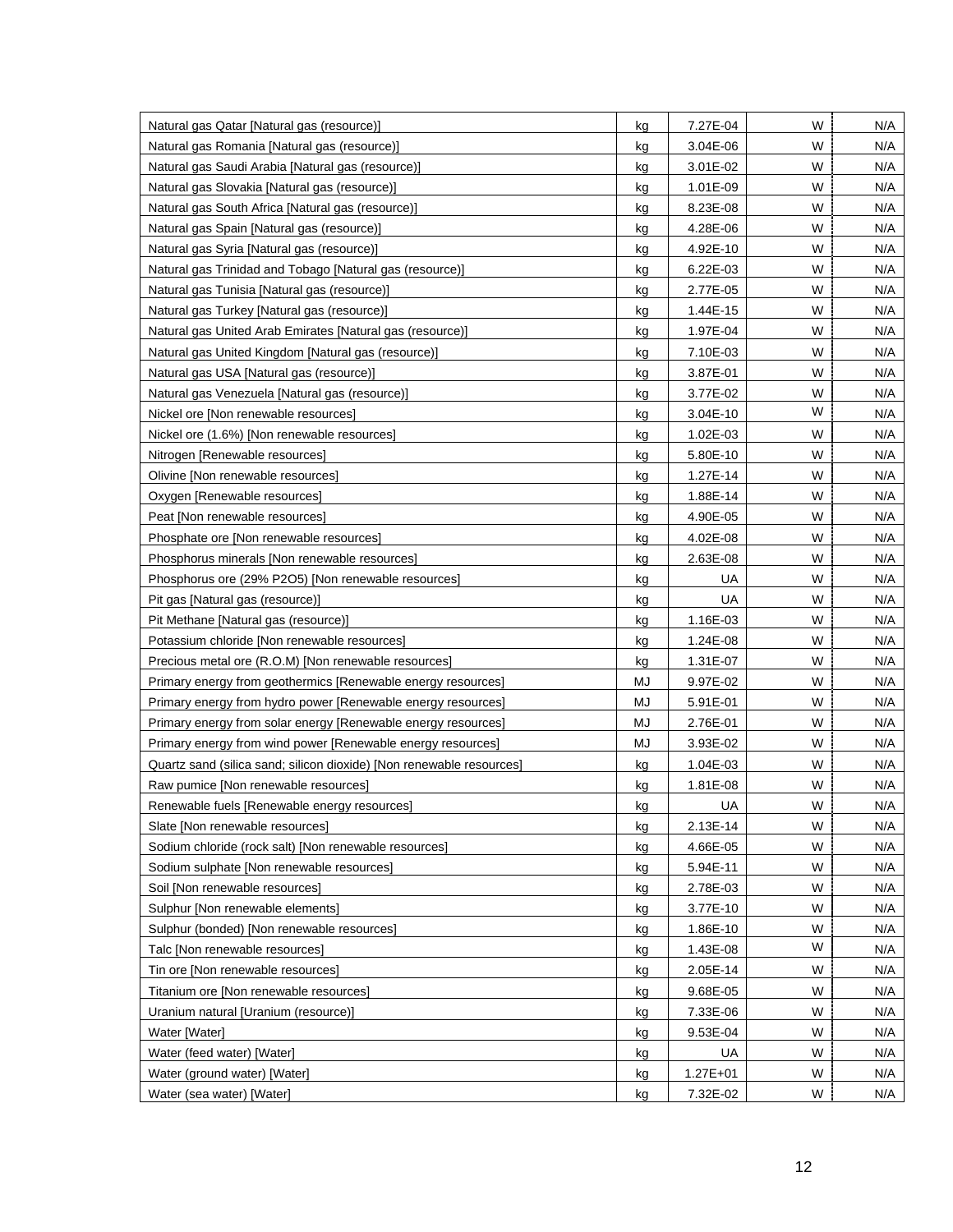| Water (surface water) [Water]                                  | kg | 1.39E+01   | W | N/A |
|----------------------------------------------------------------|----|------------|---|-----|
| Water (with river silt) [Water]                                | kg | UA         | W | N/A |
| Wood [Renewable energy resources]                              | kg | 1.78E-05   | W | N/A |
| Zinc - copper ore (4.07%-2.59%) [Non renewable resources]      | kq | 1.25E-03   | W | N/A |
| Zinc - lead - copper ore (12%-3%-2%) [Non renewable resources] | kq | $5.14E-04$ | W | N/A |
| Zinc - lead ore (4.21%-4.96%) [Non renewable resources]        | kg | 4.72E-15   | W | N/A |
| Zinc ore (sulphide) [Non renewable resources]                  | ka | 3.27E-14   | W | N/A |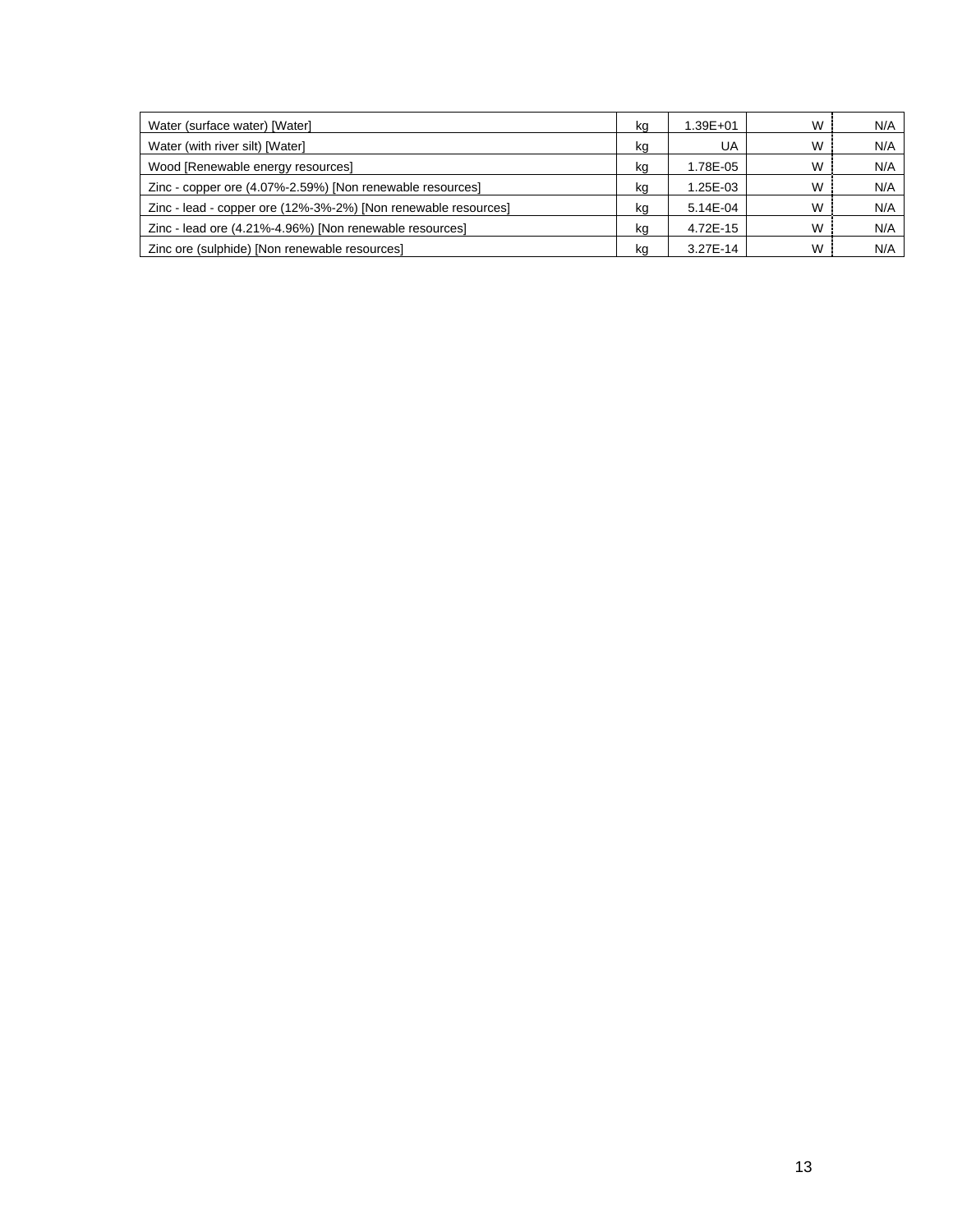<span id="page-16-1"></span><span id="page-16-0"></span>

| <b>Output Description</b>                                                          | Units |              | Total Output per Ton of Stone Produced |              |
|------------------------------------------------------------------------------------|-------|--------------|----------------------------------------|--------------|
|                                                                                    |       | Quarrying    | Processing                             | <b>TOTAL</b> |
| 1,2-Dibromoethane [Halogenated organic emissions to fresh water]                   | kg    | 4.98E-14     | W                                      | N/A          |
| Acenaphthene [Hydrocarbons to fresh water]                                         | kg    | 5.65E-09     | W                                      | N/A          |
| Acenaphthene [Hydrocarbons to sea water]                                           | kg    | 9.42E-09     | W                                      | N/A          |
| Acenaphthylene [Hydrocarbons to fresh water]                                       | kg    | 2.19E-09     | W                                      | N/A          |
| Acenaphthylene [Hydrocarbons to sea water]                                         | kg    | 3.64E-09     | W                                      | N/A          |
| Acetaldehyde (Ethanal) [Group NMVOC to air]                                        | kg    | 2.79E-07     | W                                      | N/A          |
| Acetic acid [Group NMVOC to air]                                                   | kg    | 4.13E-07     | W                                      | N/A          |
| Acetic acid [Hydrocarbons to fresh water]                                          | kg    | 4.15E-08     | W                                      | N/A          |
| Acetic acid [Hydrocarbons to sea water]                                            | kg    | 1.68E-07     | W                                      | N/A          |
| Acetone (dimethylcetone) [Group NMVOC to air]                                      | kg    | 2.57E-07     | W                                      | N/A          |
| Acid (calculated as H+) [Inorganic emissions to fresh water]                       | kg    | 1.76E-08     | W                                      | N/A          |
| Acrolein [Group NMVOC to air]                                                      | kg    | 9.49E-09     | W                                      | N/A          |
| Acrylonitrile [Hydrocarbons to fresh water]                                        | kg    | 8.56E-12     | W                                      | N/A          |
| Adsorbable organic halogen compounds (AOX) [Analytical measures to fresh<br>water] | kg    | 1.93E-06     | W                                      | N/A          |
| Adsorbable organic halogen compounds (AOX) [Analytical measures to sea<br>water]   | kg    | 1.37E-11     | W                                      | N/A          |
| Aldehyde (unspecified) [Group NMVOC to air]                                        | kg    | 7.83E-08     | W                                      | N/A          |
| Alkane (unspecified) [Group NMVOC to air]                                          | kg    | 4.37E-06     | W                                      | N/A          |
| Alkene (unspecified) [Group NMVOC to air]                                          | kg    | 3.96E-06     | W                                      | N/A          |
| Aluminium (3+) [Inorganic emissions to industrial soil]                            | kg    | 2.74E-07     | W                                      | N/A          |
| Aluminum [Inorganic emissions to fresh water]                                      | kg    | 4.05E-06     | W                                      | N/A          |
| Aluminum [Inorganic emissions to sea water]                                        | kg    | 1.38E-06     | W                                      | N/A          |
| Americium (Am241) [Radioactive emissions to fresh water]                           | Bq    | 8.64E-03     | W                                      | N/A          |
| Ammonia [Inorganic emissions to air]                                               | kg    | 1.74E-05     | W                                      | N/A          |
| Ammonia [Inorganic emissions to fresh water]                                       | kg    | 2.12E-05     | W                                      | N/A          |
| Ammonia [Inorganic emissions to industrial soil]                                   | kg    | 9.61E-05     | W                                      | N/A          |
| Ammonia [Inorganic emissions to sea water]                                         | kg    | 5.49E-05     | W                                      | N/A          |
| Ammonium / ammonia [Inorganic emissions to fresh water]                            | kg    | 8.62E-06     | W                                      | N/A          |
| Ammonium [Inorganic emissions to air]                                              | kg    | 4.55E-06     | W                                      | N/A          |
| Ammonium nitrate [Inorganic emissions to air]                                      | kg    | 1.08E-12     | W                                      | N/A          |
| Anthracene [Group PAH to air]                                                      | kg    | 1.34E-09     | W                                      | N/A          |
| Anthracene [Hydrocarbons to fresh water]                                           | kg    | 2.72E-09     | W                                      | N/A          |
| Anthracene [Hydrocarbons to sea water]                                             | kg    | 4.04E-09     | W                                      | N/A          |
| Antimony (Sb124) [Radioactive emissions to air]                                    | Bq    | 2.31E-06     | W                                      | N/A          |
| Antimony (Sb124) [Radioactive emissions to fresh water]                            | Bq    | 6.84E-05     | W                                      | N/A          |
| Antimony (Sb125) [Radioactive emissions to fresh water]                            | Bq    | 4.73E-05     | W                                      | N/A          |
| Antimony [Heavy metals to air]                                                     | kg    | 2.14E-05     | W                                      | N/A          |
| Antimony [Heavy metals to fresh water]                                             | kg    | 1.46E-05     | W                                      | N/A          |
| Argon (Ar41) [Radioactive emissions to air]                                        | Bq    | $1.91E + 01$ | W                                      | N/A          |
| Aromatic hydrocarbons (unspecified) [Group NMVOC to air]                           | kg    | 8.51E-08     | W                                      | N/A          |
| Aromatic hydrocarbons (unspecified) [Hydrocarbons to fresh water]                  | kg    | 1.49E-06     | W                                      | N/A          |
| Aromatic hydrocarbons (unspecified) [Hydrocarbons to sea water]                    | kg    | 1.09E-07     | W                                      | N/A          |
| Arsenic [Heavy metals to air]                                                      | kg    | 1.07E-07     | W                                      | N/A          |
| Arsenic [Heavy metals to fresh water]                                              | kg    | 7.62E-07     | W                                      | N/A          |
| Arsenic [Heavy metals to industrial soil]                                          | kg    | 1.06E-10     | W                                      | N/A          |
| Arsenic [Heavy metals to sea water]                                                | kg    | 9.24E-07     | W                                      | N/A          |

| Table 4. LCI outputs for sandstone quarrying and processing. |  |
|--------------------------------------------------------------|--|
|                                                              |  |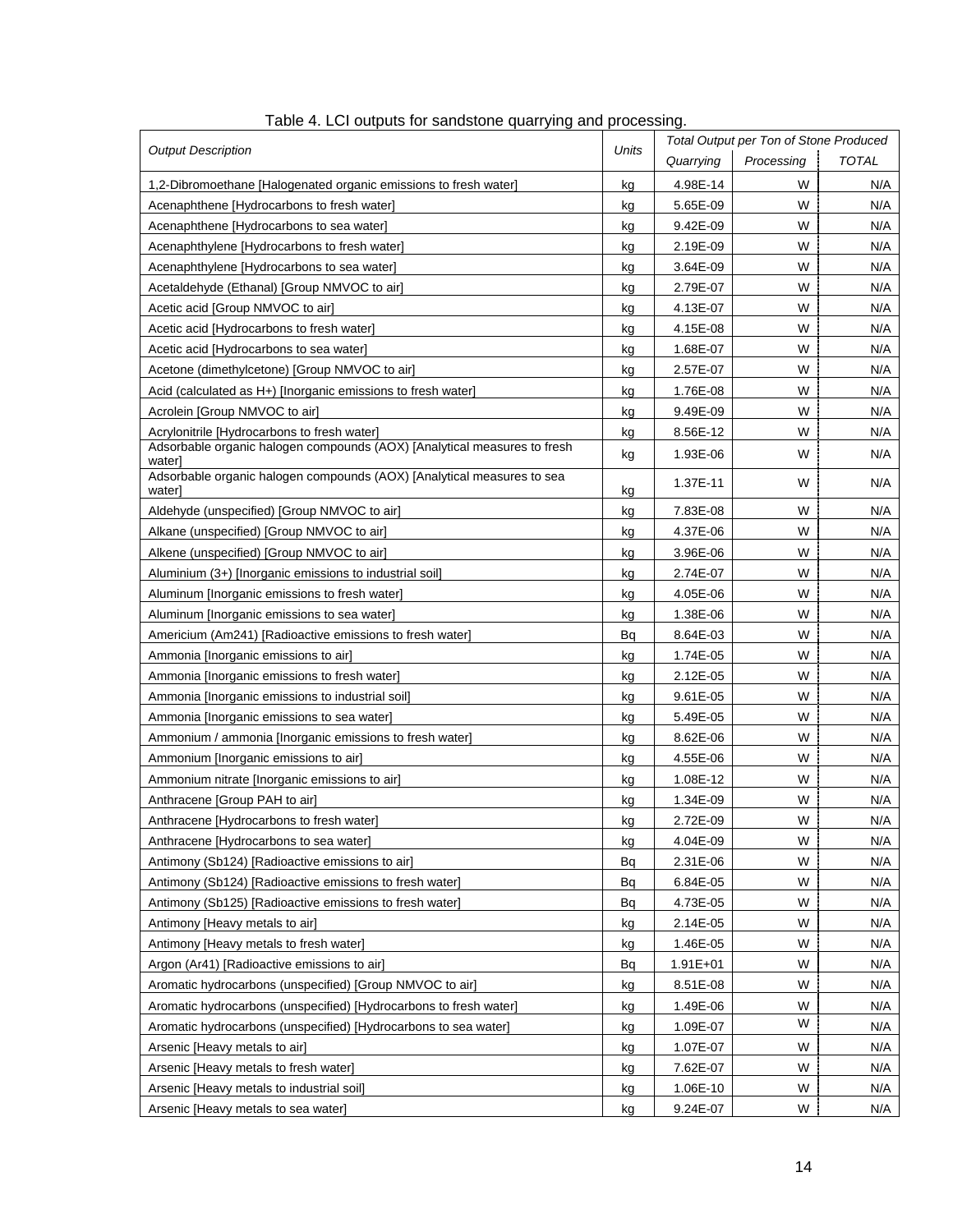| Arsenic trioxide [Heavy metals to air]                              | kg | 5.12E-12 | W | N/A |
|---------------------------------------------------------------------|----|----------|---|-----|
| Barium [Inorganic emissions to air]                                 | kg | 4.40E-05 | W | N/A |
| Barium [Inorganic emissions to fresh water]                         | kg | 4.90E-06 | W | N/A |
| Barium [Inorganic emissions to sea water]                           | kg | 3.37E-05 | W | N/A |
| Benzene [Group NMVOC to air]                                        | kg | 4.70E-06 | W | N/A |
| Benzene [Hydrocarbons to fresh water]                               | kg | 5.98E-06 | W | N/A |
| Benzene [Hydrocarbons to sea water]                                 | kg | 5.62E-06 | W | N/A |
| Benzo{a}anthracene [Group PAH to air]                               | kg | 5.03E-10 | W | N/A |
| Benzo{a}anthracene [Hydrocarbons to fresh water]                    | kg | 3.73E-10 | W | N/A |
| Benzo{a}anthracene [Hydrocarbons to sea water]                      | kg | 2.99E-09 | W | N/A |
| Benzo{a}pyrene [Group PAH to air]                                   | kg | 3.90E-10 | W | N/A |
| Benzo{ghi}perylene [Group PAH to air]                               | kg | 6.03E-10 | W | N/A |
| Benzofluoranthene [Group PAH to air]                                | kg | 1.89E-09 | W | N/A |
| Benzofluoranthene [Hydrocarbons to fresh water]                     | kg | 1.63E-10 | W | N/A |
| Benzofluoranthene [Hydrocarbons to sea water]                       | kg | 2.49E-09 | W | N/A |
| Beryllium [Inorganic emissions to air]                              | kg | 1.83E-09 | W | N/A |
| Beryllium [Inorganic emissions to fresh water]                      | kg | 1.89E-10 | W | N/A |
| Beryllium [Inorganic emissions to sea water]                        | kg | 1.48E-08 | W | N/A |
| Biological oxygen demand (BOD) [Analytical measures to fresh water] | kg | 1.15E-04 | W | N/A |
| Biological oxygen demand (BOD) [Analytical measures to sea water]   | kg | 1.51E-05 | W | N/A |
| Boron [Inorganic emissions to fresh water]                          | kg | 4.91E-06 | W | N/A |
| Boron [Inorganic emissions to sea water]                            | kg | 2.42E-06 | W | N/A |
| Boron compounds (unspecified) [Inorganic emissions to air]          | kg | 1.87E-06 | W | N/A |
| Bromide [Inorganic emissions to industrial soil]                    | kg | 3.87E-08 | W | N/A |
| Bromine [Inorganic emissions to air]                                | kg | 5.91E-07 | W | N/A |
| Bromine [Inorganic emissions to fresh water]                        | kg | 1.87E-07 | W | N/A |
| Butadiene [Group NMVOC to air]                                      | kg | 2.48E-12 | W | N/A |
| Butane (n-butane) [Group NMVOC to air]                              | kg | 2.02E-04 | W | N/A |
| Butane [Group NMVOC to air]                                         | kg | 3.61E-04 | W | N/A |
| Cadmium [Heavy metals to air]                                       | kg | 7.31E-09 | W | N/A |
| Cadmium [Heavy metals to fresh water]                               | kg | 1.27E-06 | W | N/A |
| Cadmium [Heavy metals to industrial soil]                           | kg | 1.07E-09 | W | N/A |
| Cadmium [Heavy metals to sea water]                                 | kg | 6.38E-07 | W | N/A |
| CaF2 (low radioactice) [Radioactive waste]                          | kg | 8.17E-07 | W | N/A |
| Calcium (2+) [Inorganic emissions to industrial soil]               | kg | 9.37E-05 | W | N/A |
| Calcium [Inorganic emissions to fresh water]                        | kg | 6.20E-04 | W | N/A |
| Calcium [Inorganic emissions to sea water]                          | kg | 1.71E-04 | W | N/A |
| Carbon (C14) [Radioactive emissions to air]                         | Bq | 8.76E+00 | W | N/A |
| Carbon (C14) [Radioactive emissions to fresh water]                 | Bq | 4.37E-01 | W | N/A |
| Carbon dioxide [Inorganic emissions to air]                         | kg | 4.28E+00 | W | N/A |
| Carbon disulphide [Inorganic emissions to air]                      | kg | 9.26E-12 | W | N/A |
| Carbon monoxide [Inorganic emissions to air]                        | kg | 5.15E-03 | W | N/A |
| Carbon, organically bound [Organic emissions to fresh water]        | kg | 1.15E-04 | W | N/A |
| Carbonate [Inorganic emissions to fresh water]                      | kg | 6.32E-04 | W | N/A |
| Carbonate [Inorganic emissions to sea water]                        | kg | 9.03E-04 | W | N/A |
| Cesium (Cs134) [Radioactive emissions to air]                       | Bq | 1.07E-01 | W | N/A |
| Cesium (Cs134) [Radioactive emissions to fresh water]               | Bq | 3.36E-01 | W | N/A |
| Cesium (Cs137) [Radioactive emissions to air]                       | Bq | 9.70E-01 | W | N/A |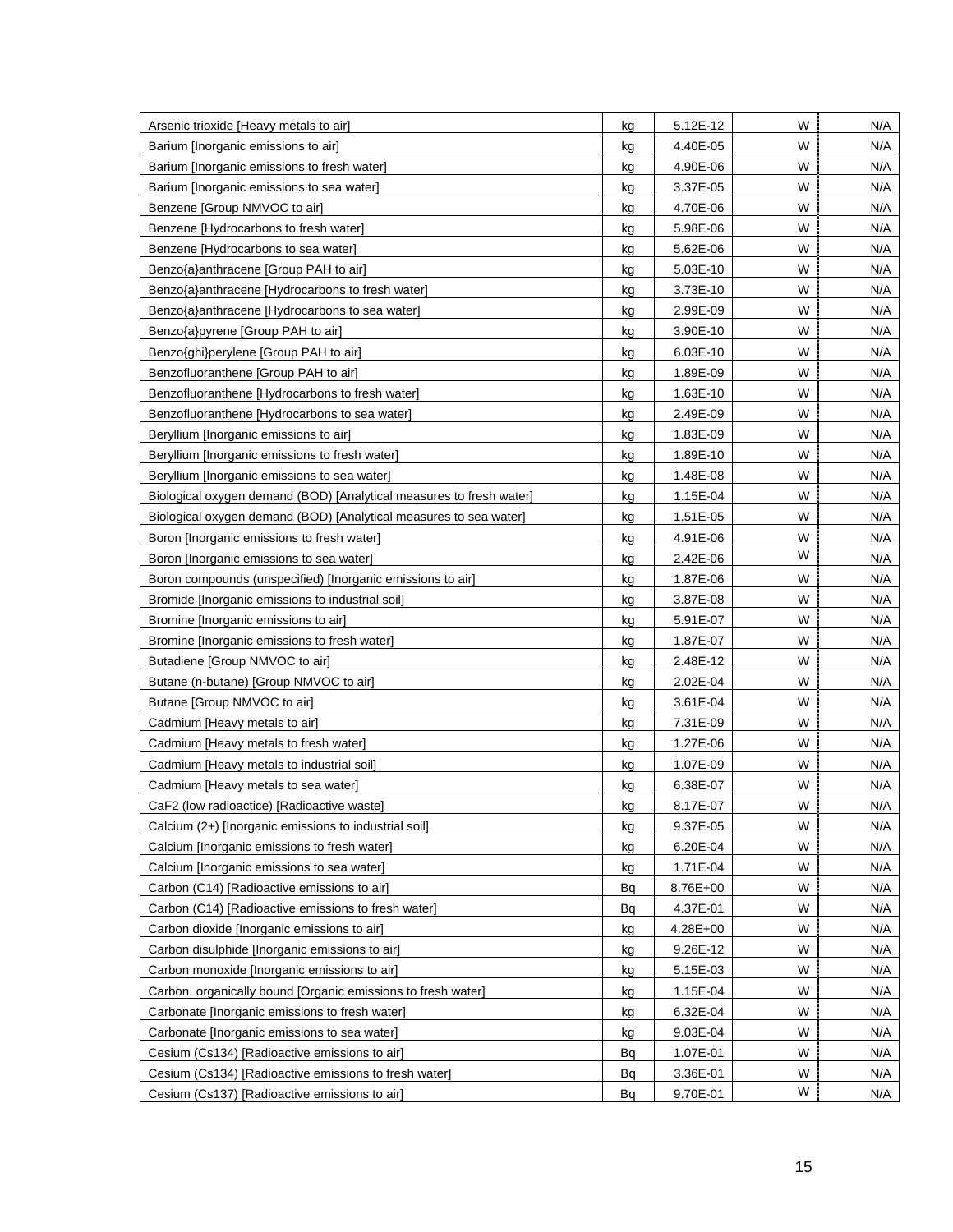| Cesium (Cs137) [Radioactive emissions to fresh water]                                    | Bq | $3.09E + 00$ | W | N/A |
|------------------------------------------------------------------------------------------|----|--------------|---|-----|
| Chemical oxygen demand (COD) [Analytical measures to fresh water]                        | kg | 1.81E-03     | W | N/A |
| Chemical oxygen demand (COD) [Analytical measures to sea water]                          | kg | 2.45E-04     | W | N/A |
| Chloride (unspecified) [Inorganic emissions to air]                                      | kg | 1.04E-02     | W | N/A |
| Chloride [Inorganic emissions to fresh water]                                            | kg | 5.43E-02     | W | N/A |
| Chloride [Inorganic emissions to industrial soil]                                        | kg | 4.52E-05     | W | N/A |
| Chloride [Inorganic emissions to sea water]                                              | kg | 6.29E-02     | W | N/A |
| Chlorinated hydrocarbons (unspecified) [Halogenated organic emissions to fresh<br>water] | kg | 1.54E-15     | W | N/A |
| Chlorine (dissolved) [Inorganic emissions to fresh water]                                | kg | 5.40E-06     | W | N/A |
| Chlorine [Inorganic emissions to air]                                                    | kg | 1.75E-06     | W | N/A |
| Chloromethane (methyl chloride) [Halogenated organic emissions to fresh water]           | kg | 2.74E-09     | W | N/A |
| Chromium (unspecified) [Heavy metals to air]                                             | kg | 6.52E-07     | W | N/A |
| Chromium (unspecified) [Heavy metals to fresh water]                                     | kg | 5.22E-07     | W | N/A |
| Chromium (unspecified) [Heavy metals to industrial soil]                                 | kg | 1.80E-07     | W | N/A |
| Chromium (unspecified) [Heavy metals to sea water]                                       | kg | 1.39E-06     | W | N/A |
| Chromium +III [Heavy metals to air]                                                      | kg | 1.08E-09     | W | N/A |
| Chromium +III [Heavy metals to fresh water]                                              | kg | 1.45E-08     | W | N/A |
| Chromium +III [Heavy metals to industrial soil]                                          | kg | 1.00E-11     | W | N/A |
| Chromium +VI [Heavy metals to fresh water]                                               | kg | 5.89E-16     | W | N/A |
| Chrysene [Group PAH to air]                                                              | kg | 1.66E-09     | W | N/A |
| Chrysene [Hydrocarbons to fresh water]                                                   | kg | 6.51E-09     | W | N/A |
| Chrysene [Hydrocarbons to sea water]                                                     | kg | 1.11E-08     | W | N/A |
| Cobalt (Co58) [Radioactive emissions to air]                                             | Bq | 1.15E-05     | W | N/A |
| Cobalt (Co58) [Radioactive emissions to fresh water]                                     | Bq | 2.56E-03     | W | N/A |
| Cobalt (Co60) [Radioactive emissions to air]                                             | Bq | 2.90E-04     | W | N/A |
| Cobalt (Co60) [Radioactive emissions to fresh water]                                     | Bq | $1.43E + 00$ | W | N/A |
| Cobalt [Heavy metals to air]                                                             | kg | 7.99E-04     | W | N/A |
| Cobalt [Heavy metals to fresh water]                                                     | kg | 3.59E-06     | W | N/A |
| Cobalt [Heavy metals to industrial soil]                                                 | kg | 4.48E-01     | W | N/A |
| Cobalt [Heavy metals to sea water]                                                       | kg | 9.09E-05     | W | N/A |
| Cooling water [Waste for recovery]                                                       | kg | UA           | W | N/A |
| Copper [Heavy metals to air]                                                             | kg | 3.02E-08     | W | N/A |
| Copper [Heavy metals to fresh water]                                                     | kg | 3.99E-06     | W | N/A |
| Copper [Heavy metals to industrial soil]                                                 | kg | 2.25E-06     | w | N/A |
| Copper [Heavy metals to sea water]                                                       | kg | 2.44E-06     | W | N/A |
| Cresol (methyl phenol) [Hydrocarbons to fresh water]                                     | kg | 4.01E-08     | W | N/A |
| Cresol (methyl phenol) [Hydrocarbons to sea water]                                       | kg | 3.72E-08     | W | N/A |
| Curium (Cm alpha) [Radioactive emissions to fresh water]                                 | Bq | 1.14E-02     | W | N/A |
| Cyanide (unspecified) [Inorganic emissions to air]                                       | kg | 3.02E-07     | W | N/A |
| Cyanide [Inorganic emissions to fresh water]                                             | kg | 4.20E-07     | W | N/A |
| Cyclohexane (hexahydro benzene) [Group NMVOC to air]                                     | kg | 2.12E-10     | W | N/A |
| Demolition waste (deposited) [Stockpile goods]                                           | kg | 2.92E-03     | W | N/A |
| Dibenz(a)anthracene [Group PAH to air]                                                   | kg | 3.76E-10     | W | N/A |
| Dichloromethane (methylene chloride) [Halogenated organic emissions to air]              | kg | 9.34E-15     | W | N/A |
| Dichloropropane [Halogenated organic emissions to fresh water]                           | kg | 1.17E-16     | W | N/A |
| Diethyl amine (ethylene ethane amine) [Group NMVOC to air]                               | kg | $6.42E - 17$ | W | N/A |
| Dioxins (unspec.) [Halogenated organic emissions to air]                                 | kg | 4.14E-14     | W | N/A |
| Dust (PM10) [Particles to air]                                                           | kg | 2.20E-04     | W | N/A |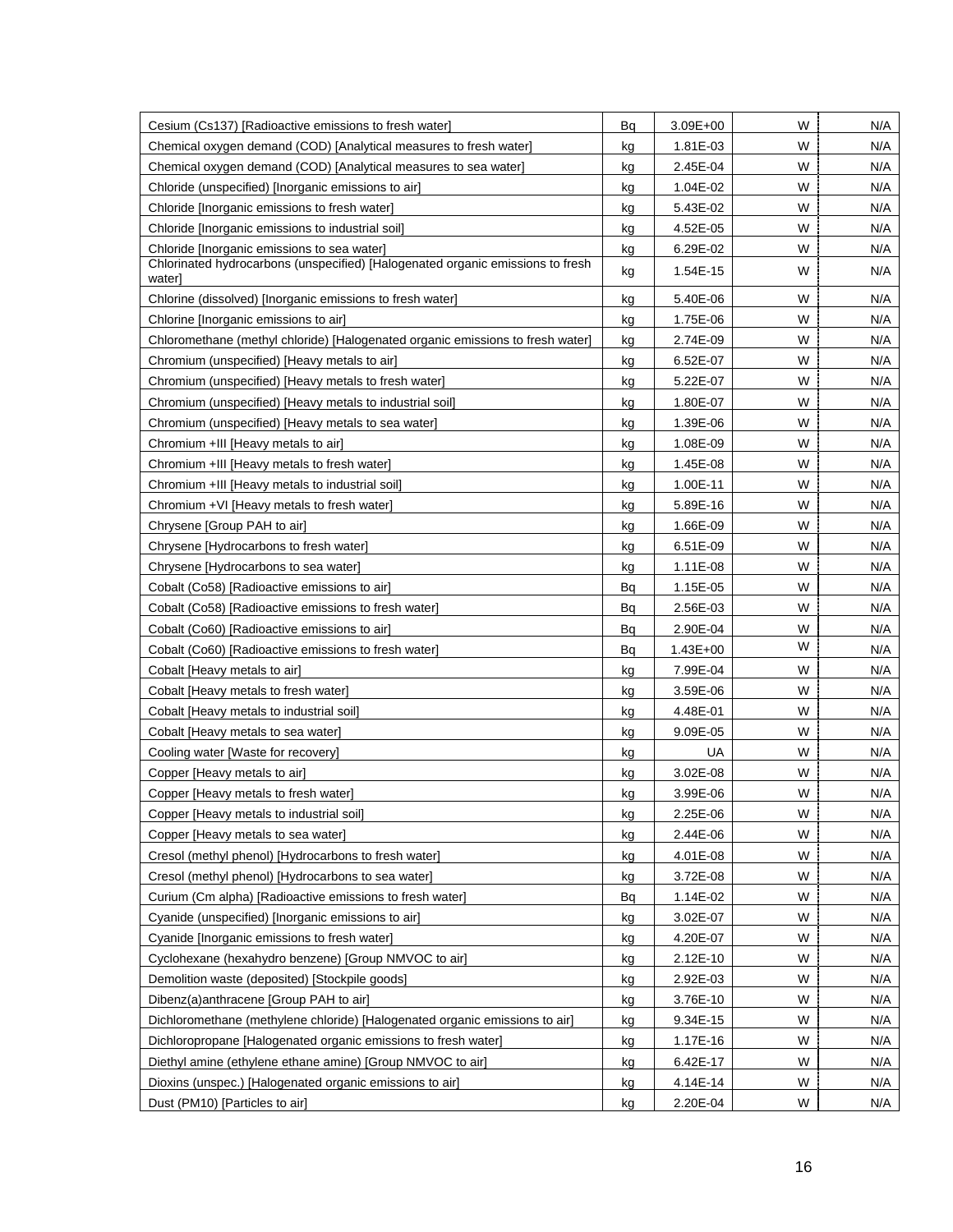| Dust (PM2.5) [Particles to air]                                               | kg | 1.48E-04     | W | N/A |
|-------------------------------------------------------------------------------|----|--------------|---|-----|
| Dust (unspecified) [Particles to air]                                         | kg | 2.40E-04     | W | N/A |
| Ethane [Group NMVOC to air]                                                   | kg | 1.51E-03     | W | N/A |
| Ethanol [Group NMVOC to air]                                                  | kg | 2.51E-07     | W | N/A |
| Ethene (ethylene) [Group NMVOC to air]                                        | kg | 4.77E-08     | W | N/A |
| Ethyl benzene [Group NMVOC to air]                                            | kg | 3.96E-06     | W | N/A |
| Ethyl benzene [Hydrocarbons to fresh water]                                   | kg | 8.31E-08     | W | N/A |
| Ethyl benzene [Hydrocarbons to sea water]                                     | kg | 3.95E-07     | W | N/A |
| Exhaust [Other emissions to air]                                              | kg | $5.13E + 00$ | W | N/A |
| Fluoranthene [Group NMVOC to air]                                             | kg | 2.88E-09     | W | N/A |
| Fluoranthene [Hydrocarbons to fresh water]                                    | kg | 1.38E-09     | W | N/A |
| Fluoranthene [Hydrocarbons to sea water]                                      | kg | 3.83E-09     | W | N/A |
| Fluorene [Group NMVOC to air]                                                 | kg | 1.39E-08     | W | N/A |
| Fluoride (unspecified) [Inorganic emissions to air]                           | kg | 1.89E-04     | W | N/A |
| Fluoride [Inorganic emissions to fresh water]                                 | kg | 6.11E-04     | W | N/A |
| Fluoride [Inorganic emissions to industrial soil]                             | kg | 8.76E-07     | W | N/A |
| Fluorides [Inorganic emissions to air]                                        | kg | 5.61E-07     | W | N/A |
| Fluorine [Inorganic emissions to air]                                         | kg | 2.05E-08     | W | N/A |
| Fluorine [Inorganic emissions to fresh water]                                 | kg | 3.61E-08     | W | N/A |
| Formaldehyde (methanal) [Group NMVOC to air]                                  | kg | 2.51E-06     | W | N/A |
| Halogenated hydrocarbons (unspecified) [Halogenated organic emissions to air] | kg | 4.61E-15     | W | N/A |
| Hazardous waste (unspec.) [Hazardous waste]                                   | kg | UA           | W | N/A |
| Heavy metals to air (unspecified) [Heavy metals to air]                       | kg | 8.25E-11     | W | N/A |
| Heavy metals to water (unspecified) [Heavy metals to fresh water]             | kg | 1.23E-09     | W | N/A |
| Helium [Inorganic emissions to air]                                           | kg | 2.78E-08     | W | N/A |
| Heptane (isomers) [Group NMVOC to air]                                        | kg | 1.93E-05     | W | N/A |
| Hexamethylene diamine (HMDA) [Group NMVOC to air]                             | kg | 1.46E-13     | W | N/A |
| Hexane (isomers) [Group NMVOC to air]                                         | kg | 2.86E-05     | W | N/A |
| Hexane (isomers) [Hydrocarbons to fresh water]                                | kg | 4.77E-09     | W | N/A |
| Hexane (isomers) [Hydrocarbons to sea water]                                  | kg | 3.67E-09     | W | N/A |
| Highly radioactive waste [Radioactive waste]                                  | kg | 2.44E-06     | W | N/A |
| Hydrocarbons (unspecified) [Hydrocarbons to fresh water]                      | kg | 8.01E-08     | W | N/A |
| Hydrogen (H3) [Radioactive emissions to air]                                  | Bq | $2.84E + 01$ | W | N/A |
| Hydrogen (H3) [Radioactive emissions to fresh water]                          | Bq | $1.28E + 04$ | W | N/A |
| Hydrogen [Inorganic emissions to air]                                         | kg | 8.86E+00     | W | N/A |
| Hydrogen arsenic (arsine) [Heavy metals to air]                               | kg | 4.25E-10     | W | N/A |
| Hydrogen bromine (hydrobromic acid) [Inorganic emissions to air]              | kg | 2.69E-09     | W | N/A |
| Hydrogen chloride [Inorganic emissions to air]                                | kg | 1.91E-05     | W | N/A |
| Hydrogen chloride [Inorganic emissions to fresh water]                        | kg | 1.08E-09     | W | N/A |
| Hydrogen cyanide (prussic acid) [Inorganic emissions to air]                  | kg | 5.65E-10     | W | N/A |
| Hydrogen fluoride (hydrofluoric acid) [Inorganic emissions to fresh water]    | kg | 1.25E-06     | W | N/A |
| Hydrogen fluoride [Inorganic emissions to air]                                | kg | 2.40E-06     | W | N/A |
| Hydrogen iodide [Inorganic emissions to air]                                  | kg | 1.83E-12     | W | N/A |
| Hydrogen phosphorous [Inorganic emissions to air]                             | kg | 4.04E-13     | W | N/A |
| Hydrogen sulphide [Inorganic emissions to air]                                | kg | 1.08E-04     | W | N/A |
| Hydroxide [Inorganic emissions to fresh water]                                | kg | 2.95E-08     | W | N/A |
| Indeno[1,2,3-cd]pyrene [Group PAH to air]                                     | kg | 4.49E-10     | W | N/A |
| Industrial waste for municipal disposal [Consumer waste]                      | kg | UA           | W | N/A |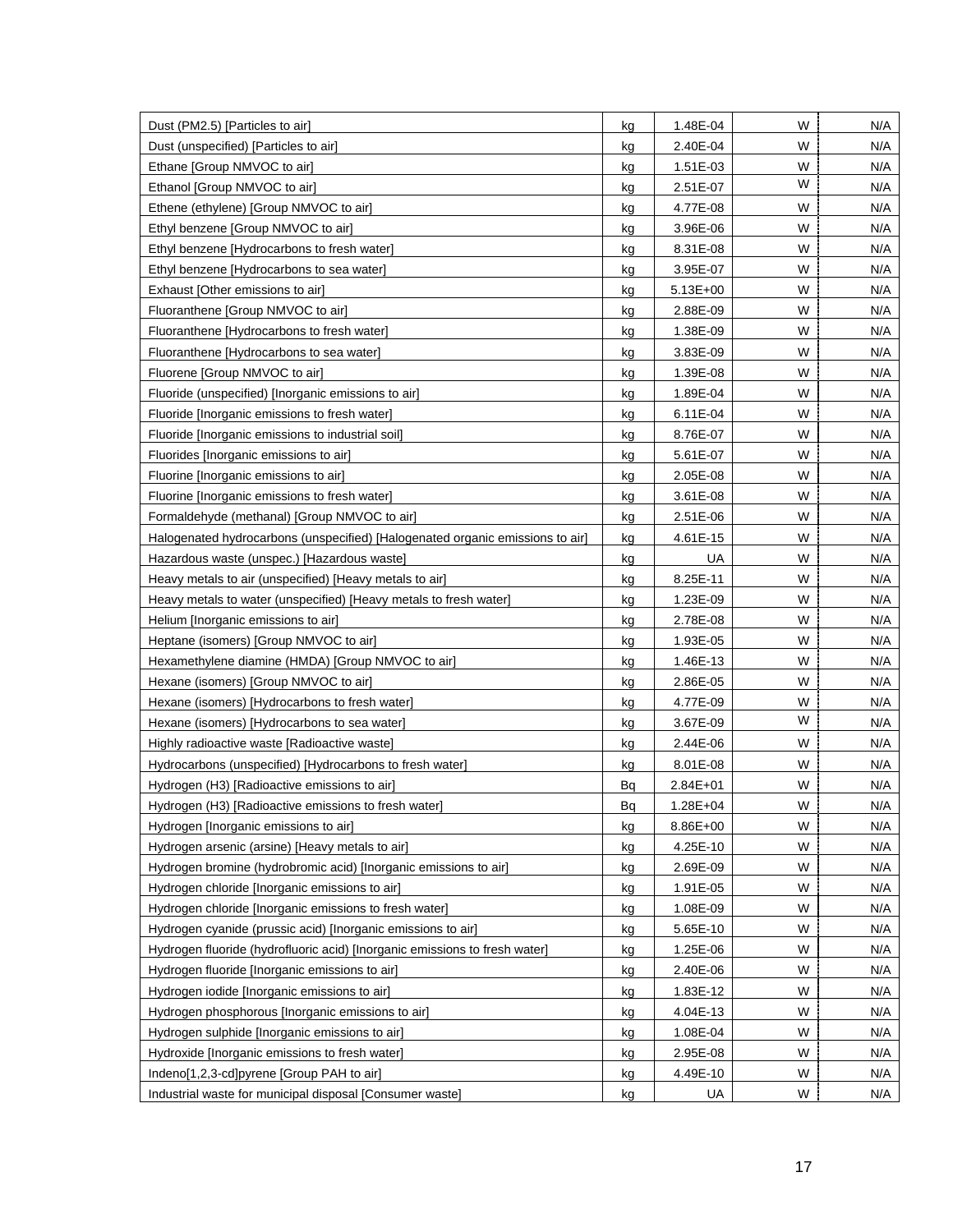| Inorganic salts and acids (unspecified) [Inorganic emissions to fresh water] | kg | UA           | W | N/A |
|------------------------------------------------------------------------------|----|--------------|---|-----|
| lodine (1129) [Radioactive emissions to air]                                 | Bq | 3.12E-01     | W | N/A |
| Iodine (I129) [Radioactive emissions to fresh water]                         | Bq | 9.56E-01     | W | N/A |
| Iodine (1131) [Radioactive emissions to air]                                 | Bq | 2.16E-03     | W | N/A |
| lodine (1131) [Radioactive emissions to fresh water]                         | Bq | 7.19E-04     | W | N/A |
| Iron [Heavy metals to air]                                                   | kg | 1.14E-06     | W | N/A |
| Iron [Heavy metals to fresh water]                                           | kg | 5.98E-04     | W | N/A |
| Iron [Heavy metals to industrial soil]                                       | kg | 1.90E-04     | W | N/A |
| Iron [Heavy metals to sea water]                                             | kg | 4.99E-06     | W | N/A |
| Krypton (Kr85) [Radioactive emissions to air]                                | Bq | $3.23E + 05$ | W | N/A |
| Krypton (Kr85m) [Radioactive emissions to air]                               | Bq | 3.29E-01     | W | N/A |
| Lanthanides [Heavy metals to air]                                            | kg | 2.22E-12     | W | N/A |
| Lead [Heavy metals to air]                                                   | kg | 1.88E-07     | W | N/A |
| Lead [Heavy metals to fresh water]                                           | kg | 1.04E-06     | W | N/A |
| Lead [Heavy metals to industrial soil]                                       | kg | 2.05E-07     | W | N/A |
| Lead [Heavy metals to sea water]                                             | kg | 9.38E-07     | W | N/A |
| Lead dioxide [Inorganic emissions to air]                                    | kg | 2.67E-13     | W | N/A |
| Magnesium (2+) [Inorganic emissions to industrial soil]                      | kg | 4.85E-05     | W | N/A |
| Magnesium [Inorganic emissions to fresh water]                               | kg | 1.30E-04     | W | N/A |
| Magnesium [Inorganic emissions to sea water]                                 | kg | 4.30E-05     | W | N/A |
| Magnesium chloride [Inorganic emissions to fresh water]                      | kg | 1.82E-10     | W | N/A |
| Manganese (Mn54) [Radioactive emissions to fresh water]                      | Bq | 2.22E-01     | W | N/A |
| Manganese [Heavy metals to air]                                              | kg | 5.54E-08     | W | N/A |
| Manganese [Heavy metals to fresh water]                                      | kg | 7.99E-07     | W | N/A |
| Manganese [Heavy metals to industrial soil]                                  | kg | 3.17E-07     | W | N/A |
| Manganese [Heavy metals to sea water]                                        | kg | 6.94E-02     | W | N/A |
| Medium and low radioactive wastes [Radioactive waste]                        | kg | 2.89E-06     | W | N/A |
| Mercaptan (unspecified) [Group NMVOC to air]                                 | kg | 1.92E-07     | W | N/A |
| Mercury [Heavy metals to air]                                                | kg | 2.46E-08     | W | N/A |
| Mercury [Heavy metals to fresh water]                                        | kg | 2.87E-08     | W | N/A |
| Mercury [Heavy metals to industrial soil]                                    | kg | 2.94E-09     | W | N/A |
| Mercury [Heavy metals to sea water]                                          | kg | 5.28E-09     | W | N/A |
| Metals (unspecified) [Particles to air]                                      | kg | 1.47E-11     | W | N/A |
| Metals (unspecified) [Particles to fresh water]                              | kg | 2.18E-11     | W | N/A |
| Methane [Organic emissions to air (group VOC)]                               | kg | 3.36E-02     | W | N/A |
| Methanol [Group NMVOC to air]                                                | kg | 2.16E-07     | W | N/A |
| Methanol [Hydrocarbons to fresh water]                                       | kg | 1.15E-06     | W | N/A |
| Mineral waste [Consumer waste]                                               | kg | UA           | W | N/A |
| Molybdenum [Heavy metals to air]                                             | kg | 8.85E-08     | W | N/A |
| Molybdenum [Heavy metals to fresh water]                                     | kg | 1.42E-07     | W | N/A |
| Molybdenum [Heavy metals to sea water]                                       | kg | 6.20E-08     | W | N/A |
| Naphthalene [Group PAH to air]                                               | kg | 1.41E-07     | W | N/A |
| Naphthalene [Organic emissions to fresh water]                               | kg | 2.23E-07     | W | N/A |
| Naphthalene [Organic emissions to sea water]                                 | kg | 3.56E-07     | W | N/A |
| Neutral salts [Inorganic emissions to fresh water]                           | kg | 2.22E-11     | W | N/A |
| Nickel [Heavy metals to air]                                                 | kg | 9.82E-07     | W | N/A |
| Nickel [Heavy metals to fresh water]                                         | kg | 1.45E-06     | W | N/A |
| Nickel [Heavy metals to industrial soil]                                     | kg | 7.21E-08     | W | N/A |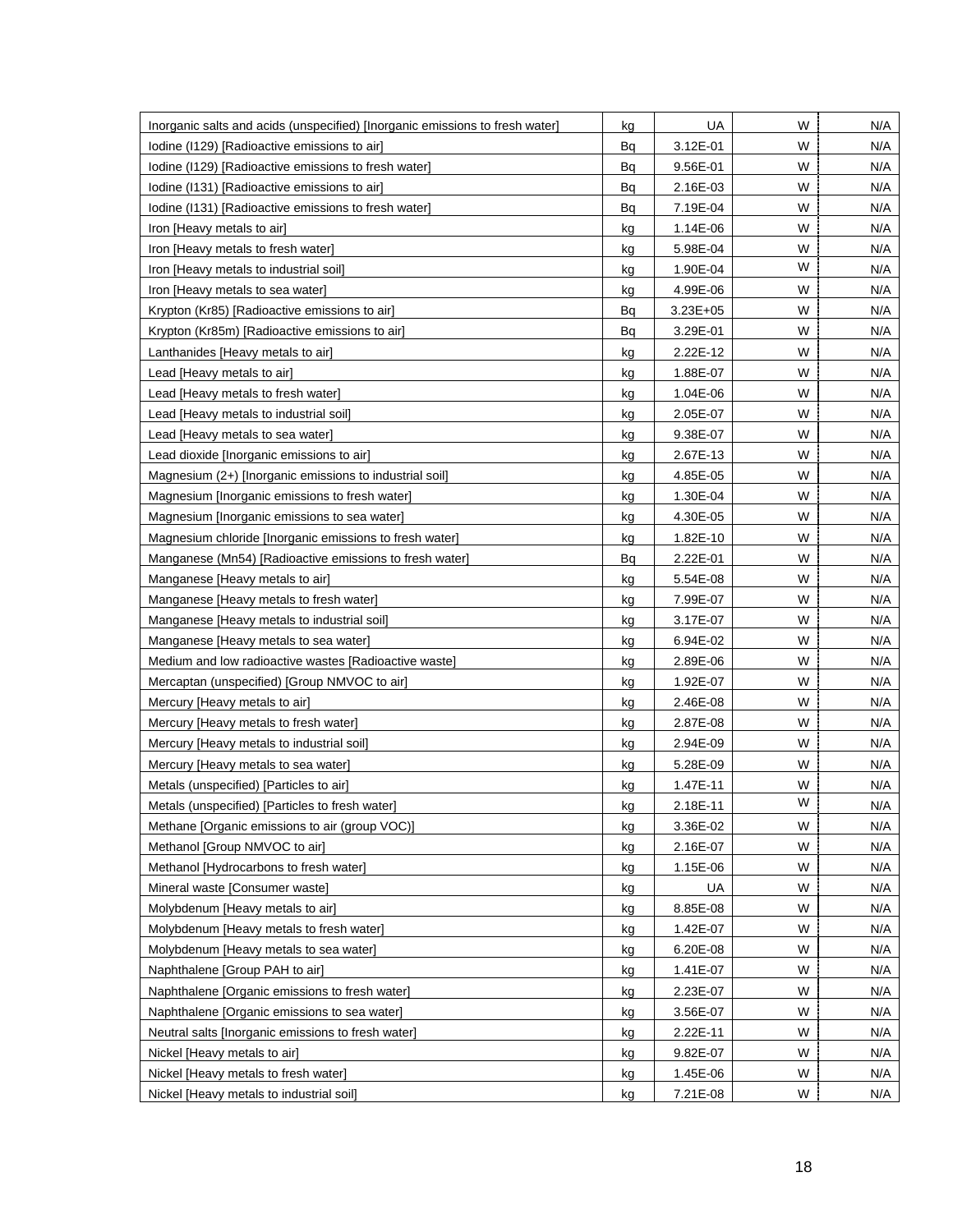| Nickel [Heavy metals to sea water]                                                                   | kg        | 9.59E-07 | W | N/A |
|------------------------------------------------------------------------------------------------------|-----------|----------|---|-----|
| Nitrate [Inorganic emissions to fresh water]                                                         | kg        | 2.86E-05 | W | N/A |
| Nitrate [Inorganic emissions to sea water]                                                           | kg        | 1.59E-06 | W | N/A |
| Nitrogen (atmospheric nitrogen) [Inorganic emissions to air]                                         | kg        | 4.22E-04 | W | N/A |
| Nitrogen [Inorganic emissions to fresh water]                                                        | kg        | 2.08E-04 | W | N/A |
| Nitrogen dioxide [Inorganic emissions to air]                                                        | kg        | 1.09E-13 | W | N/A |
| Nitrogen monoxide [Inorganic emissions to air]                                                       | kg        | 1.82E-10 | W | N/A |
| Nitrogen organic bounded [Inorganic emissions to fresh water]                                        | kg        | 6.69E-05 | W | N/A |
| Nitrogen oxides [Inorganic emissions to air]                                                         | kg        | 1.12E-02 | W | N/A |
| Nitrous oxide (laughing gas) [Inorganic emissions to air]                                            | kg        | 6.59E-05 | W | N/A |
| NMVOC (unspecified) [Group NMVOC to air]                                                             | kg        | 9.83E-04 | W | N/A |
| non used primary energy from water power [Other emissions to fresh water]                            | <b>MJ</b> | 9.52E-02 | W | N/A |
| non used primary energy from wind power [Other emissions to air]                                     | MJ        | 8.66E-05 | W | N/A |
| Octane [Group NMVOC to air]                                                                          | kg        | 1.06E-05 | W | N/A |
| Oil (unspecified) [Hydrocarbons to fresh water]                                                      | kg        | 1.37E-05 | W | N/A |
| Oil (unspecified) [Hydrocarbons to sea water]                                                        | kg        | 2.61E-05 | W | N/A |
| Oil (unspecified) [Organic emissions to industrial soil]                                             | kg        | 1.53E-05 | W | N/A |
| Organic chlorine compounds (unspecified) [Organic emissions to fresh water]                          | kg        | 5.74E-13 | W | N/A |
| Organic chlorine compounds [Organic emissions to air (group VOC)]                                    | kg        | 5.56E-13 | W | N/A |
| Organic compounds (dissolved) [Organic emissions to fresh water]                                     | kg        | 3.33E-13 | W | N/A |
| Organic compounds (unspecified) [Organic emissions to fresh water]                                   | kg        | 2.84E-23 | W | N/A |
| Organic waste [Consumer waste]                                                                       | kg        | UA       | W | N/A |
| Overburden (deposited) [Stockpile goods]                                                             | kg        | 3.39E+00 | W | N/A |
| Oxygen [Inorganic emissions to air]                                                                  | kg        | 1.27E-02 | W | N/A |
| Oxygen [Renewable resources]                                                                         | kg        | 9.00E-03 | W | N/A |
| Palladium [Heavy metals to air]                                                                      | kg        | 6.69E-16 | W | N/A |
| Paper (unspecified) [Consumer waste]                                                                 | kg        | UA       | W | N/A |
| Pentane (n-pentane) [Group NMVOC to air]                                                             | kg        | 1.93E-04 | W | N/A |
| Phenanthrene [Group PAH to air]                                                                      | kg        | 4.43E-08 | W | N/A |
| Phenol (hydroxy benzene) [Group NMVOC to air]                                                        | kg        | 2.77E-06 | W | N/A |
| Phenol (hydroxy benzene) [Hydrocarbons to fresh water]                                               | kg        | 1.61E-06 | W | N/A |
| Phenol (hydroxy benzene) [Hydrocarbons to sea water]                                                 | kg        | 5.08E-06 | W | N/A |
| Phosphate [Inorganic emissions to fresh water]                                                       | kg        | 5.94E-06 | W | N/A |
| Phosphorus [Inorganic emissions to fresh water]                                                      | kg        | 9.51E-07 | W | N/A |
| Phosphorus [Inorganic emissions to industrial soil]                                                  | kg        | 1.54E-05 | W | N/A |
| Plastic (unspecified) [Waste for recovery]                                                           | kg        | UA       | W | N/A |
| Plutonium (Pu alpha) [Radioactive emissions to air]                                                  | Bq        | 8.20E-03 | W | N/A |
| Plutonium (Pu alpha) [Radioactive emissions to fresh water]                                          | Bq        | 2.62E-02 | W | N/A |
| Plutonium as residual product [Radioactive waste]                                                    | kg        | 4.85E-09 | W | N/A |
| Polychlorinated biphenyls (PCB unspecified) [Halogenated organic emissions to                        |           |          |   |     |
| airl<br>Polychlorinated dibenzo-p-dioxins (2,3,7,8 - TCDD) [Halogenated organic                      | kg        | 9.32E-10 | W | N/A |
| emissions to air]                                                                                    | kg        | 9.16E-14 | W | N/A |
| Polychlorinated dibenzo-p-dioxins (2,3,7,8 - TCDD) [Halogenated organic<br>emissions to fresh water] | kg        | 2.24E-20 | W | N/A |
| Polycyclic aromatic hydrocarbons (PAH) [Group PAH to air]                                            | kg        | 5.65E-06 | W | N/A |
| Polycyclic aromatic hydrocarbons (PAH, unspec.) [Hydrocarbons to fresh water]                        | kg        | 1.15E-07 | W | N/A |
| Potassium (+) [Inorganic emissions to industrial soil]                                               | kg        | 1.99E-05 | W | N/A |
| Potassium [Inorganic emissions to fresh water]                                                       | kg        | 1.10E-05 | W | N/A |
| Propane [Group NMVOC to air]                                                                         | kg        | 2.84E-03 | W | N/A |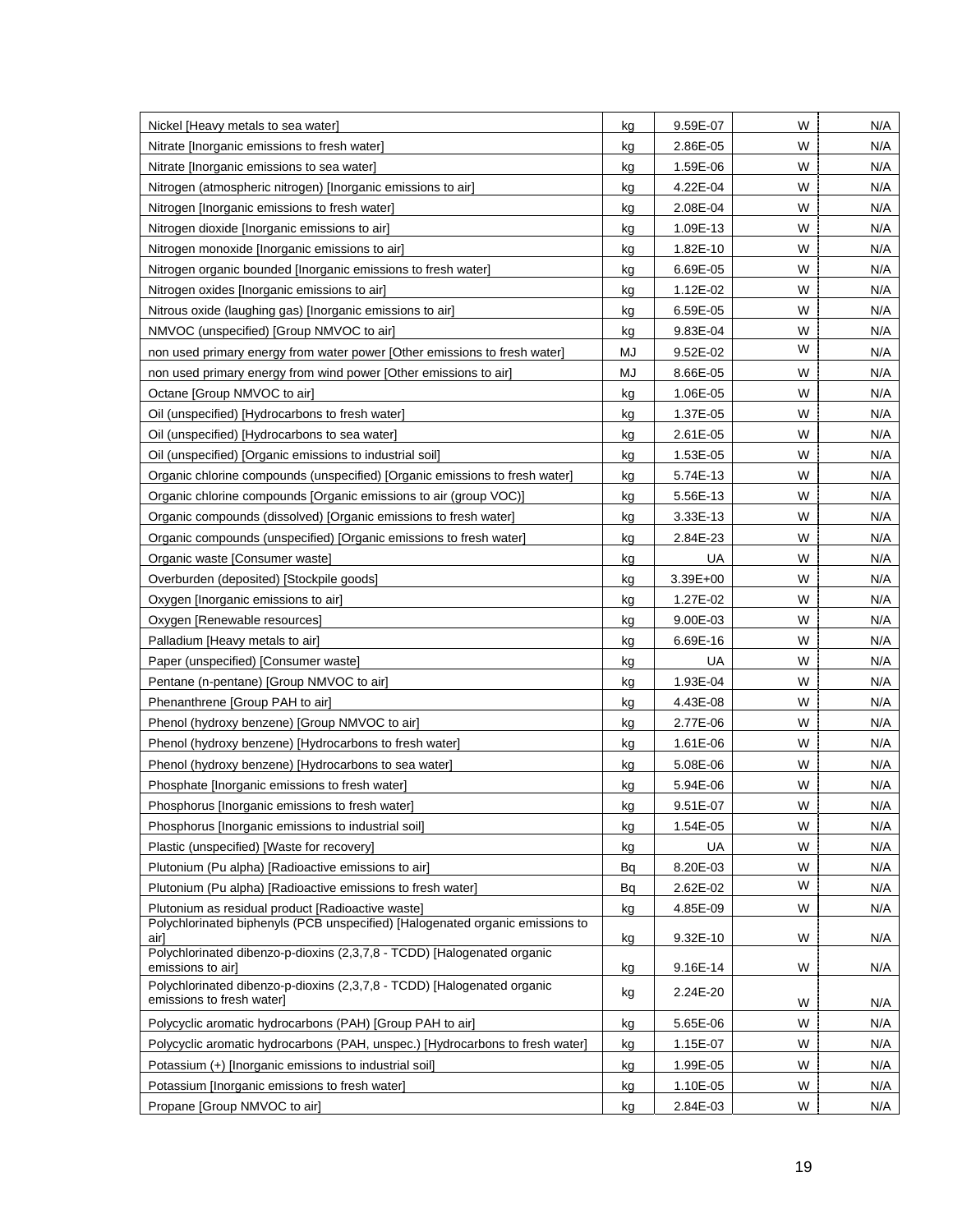| Propene (propylene) [Group NMVOC to air]                                 | kg | 3.58E-07     | W | N/A |
|--------------------------------------------------------------------------|----|--------------|---|-----|
| Propionic acid (propane acid) [Group NMVOC to air]                       | kg | $9.05E-11$   | W | N/A |
| R 11 (trichlorofluoromethane) [Halogenated organic emissions to air]     | kg | 5.35E-08     | W | N/A |
| R 114 (dichlorotetrafluoroethane) [Halogenated organic emissions to air] | kg | 5.48E-08     | W | N/A |
| R 12 (dichlorodifluoromethane) [Halogenated organic emissions to air]    | kg | 1.15E-08     | W | N/A |
| R 13 (chlorotrifluoromethane) [Halogenated organic emissions to air]     | kg | 7.22E-09     | W | N/A |
| R 22 (chlorodifluoromethane) [Halogenated organic emissions to air]      | kg | 1.26E-08     | W | N/A |
| Radioactive tailings [Radioactive waste]                                 | kg | 1.43E-03     | W | N/A |
| Radium (Ra226) [Radioactive emissions to fresh water]                    | Bq | $1.42E + 02$ | W | N/A |
| Radon (Rn222) [Radioactive emissions to air]                             | Bq | 4.70E+03     | W | N/A |
| Rhodium [Heavy metals to air]                                            | kg | 6.46E-16     | W | N/A |
| Ruthenium (Ru106) [Radioactive emissions to fresh water]                 | Bq | 8.64E-03     | W | N/A |
| Scandium [Inorganic emissions to air]                                    | kg | 1.08E-12     | W | N/A |
| Selenium [Heavy metals to air]                                           | kg | 2.54E-07     | W | N/A |
| Selenium [Heavy metals to fresh water]                                   | kg | 5.21E-08     | W | N/A |
| Silicate particles [Inorganic emissions to fresh water]                  | kg | 2.31E-10     | W | N/A |
| Silver (Ag110m) [Radioactive emissions to fresh water]                   | Bq | 1.00E-05     | W | N/A |
| Silver [Heavy metals to air]                                             | kg | 1.35E-08     | W | N/A |
| Silver [Heavy metals to fresh water]                                     | kg | 4.98E-08     | W | N/A |
| Silver [Heavy metals to sea water]                                       | kg | 3.15E-06     | W | N/A |
| Slag (deposited) [Stockpile goods]                                       | kg | 3.18E-04     | W | N/A |
| Slag (Uranium conversion) [Radioactive waste]                            | kg | 5.41E-06     | W | N/A |
| Sludge [Hazardous waste]                                                 | kg | $0.00E + 00$ | W | N/A |
| Sodium (+) [Inorganic emissions to industrial soil]                      | kg | 7.80E-04     | W | N/A |
| Sodium [Inorganic emissions to fresh water]                              | kg | 1.52E-03     | W | N/A |
| Sodium [Inorganic emissions to sea water]                                | kg | 1.92E-04     | W | N/A |
| Sodium chloride (rock salt) [Inorganic emissions to fresh water]         | kg | 4.00E-11     | W | N/A |
| Sodium hypochlorite [Inorganic emissions to fresh water]                 | kg | 2.67E-11     | W | N/A |
| Soil loss by erosion into water [Particles to fresh water]               | kg | 1.08E-08     | W | N/A |
| Solids (dissolved) [Analytical measures to fresh water]                  | kg | 9.19E-06     | W | N/A |
| Solids (suspended) [Particles to fresh water]                            | kg | 5.60E-02     | W | N/A |
| Solids (suspended) [Particles to sea water]                              | kg | 3.70E-02     | W | N/A |
| Spoil (deposited) [Stockpile goods]                                      | kg | 6.68E-02     | W | N/A |
| Steam [Inorganic emissions to air]                                       | kg | $2.61E + 00$ | W | N/A |
| Strontium (Sr90) [Radioactive emissions to fresh water]                  | Bq | 3.18E-01     | W | N/A |
| Strontium [Heavy metals to fresh water]                                  | kg | 3.26E-05     | W | N/A |
| Strontium [Heavy metals to industrial soil]                              | kg | 9.45E-05     | W | N/A |
| Strontium [Heavy metals to sea water]                                    | kg | 3.08E-05     | W | N/A |
| Strontium [Inorganic emissions to air]                                   | kg | 9.96E-02     | W | N/A |
| Styrene [Group NMVOC to air]                                             | kg | 2.35E-13     | W | N/A |
| Sulphate [Inorganic emissions to fresh water]                            | kg | 3.86E-03     | W | N/A |
| Sulphate [Inorganic emissions to industrial soil]                        | kg | 1.85E-04     | W | N/A |
| Sulphate [Inorganic emissions to sea water]                              | kg | 3.36E-04     | W | N/A |
| Sulphide [Inorganic emissions to fresh water]                            | kg | 5.62E-05     | W | N/A |
| Sulphide [Inorganic emissions to industrial soil]                        | kg | 9.56E-05     | W | N/A |
| Sulphide [Inorganic emissions to sea water]                              | kg | 1.54E-04     | W | N/A |
| Sulphite [Inorganic emissions to fresh water]                            | kg | 5.32E-07     | W | N/A |
| Sulphur [Inorganic emissions to fresh water]                             | kg | 1.69E-06     | W | N/A |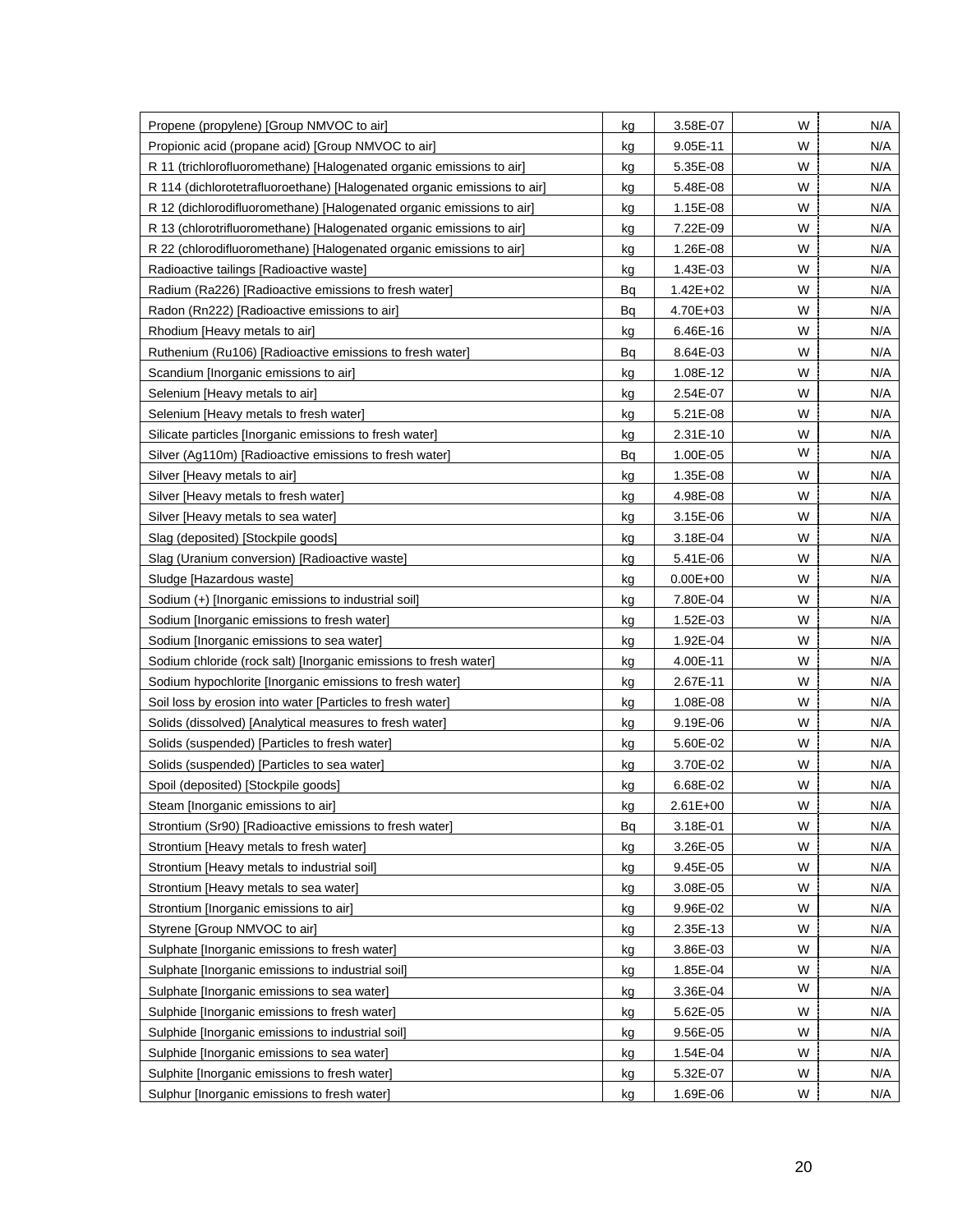| Sulphur [Inorganic emissions to sea water]                                           | kg        | 1.30E-06     | W | N/A |
|--------------------------------------------------------------------------------------|-----------|--------------|---|-----|
| Sulphur dioxide [Inorganic emissions to air]                                         | kg        | 1.62E-02     | W | N/A |
| Sulphur hexafluoride [Inorganic emissions to air]                                    | kg        | 1.95E-11     | W | N/A |
| Sulphuric acid [Inorganic emissions to air]                                          | kg        | 6.79E-08     | W | N/A |
| Sulphuric acid [Inorganic emissions to fresh water]                                  | kg        | 9.93E-08     | W | N/A |
| Tailings [Stockpile goods]                                                           | kg        | UA           | W | N/A |
| Tellurium [Heavy metals to air]                                                      | kg        | 1.43E-10     | W | N/A |
| Tetrafluoromethane [Halogenated organic emissions to air]                            | kg        | 6.97E-10     | W | N/A |
| Thallium [Heavy metals to air]                                                       | kg        | 1.06E-09     | W | N/A |
| Thallium [Heavy metals to fresh water]                                               | kg        | 1.79E-10     | W | N/A |
| Tin [Heavy metals to air]                                                            | kg        | 9.39E-08     | W | N/A |
| Tin [Heavy metals to fresh water]                                                    | kg        | 5.46E-08     | W | N/A |
| Tin [Heavy metals to sea water]                                                      | kg        | 5.06E-08     | W | N/A |
| Tin oxide [Inorganic emissions to air]                                               | kg        | 2.32E-14     | W | N/A |
| Titanium [Heavy metals to air]                                                       | kg        | 1.74E-09     | W | N/A |
| Titanium [Heavy metals to fresh water]                                               | kg        | 2.45E-08     | W | N/A |
| Titanium [Heavy metals to sea water]                                                 | kg        | 3.06E-09     | W | N/A |
| Toluene (methyl benzene) [Group NMVOC to air]                                        | kg        | 2.16E-06     | W | N/A |
| Toluene (methyl benzene) [Hydrocarbons to fresh water]                               | kg        | 2.08E-06     | W | N/A |
| Toluene (methyl benzene) [Hydrocarbons to sea water]                                 | kg        | 2.70E-06     | W | N/A |
| Total dissolved organic bounded carbon [Analytical measures to fresh water]          | kg        | 4.90E-12     | W | N/A |
| Total organic bounded carbon [Analytical measures to fresh water]                    | kg        | 7.37E-05     | W | N/A |
| Total organic bounded carbon [Analytical measures to sea water]                      | kg        | 4.89E-05     | W | N/A |
| Trimethylbenzene [Group NMVOC to air]                                                | kg        | 2.26E-13     | W | N/A |
| Unused primary energy from geothermal [Other emissions to fresh water]               | <b>MJ</b> | 5.48E-02     | W | N/A |
| Unused primary energy from solar energy [Other emissions to air]                     | MJ        | 1.99E-03     | W | N/A |
| Uranium (total) [Radioactive emissions to air]                                       | Bq        | 6.80E-01     | W | N/A |
| Uranium (U234) [Radioactive emissions to air]                                        | Bq        | 3.41E-02     | W | N/A |
| Uranium (U235) [Radioactive emissions to air]                                        | Bq        | 5.62E-03     | W | N/A |
| Uranium (U238) [Radioactive emissions to air]                                        | Bq        | 2.50E-02     | W | N/A |
| Uranium [Radioactive emissions to fresh water]                                       | Bq        | 1.99E+00     | W | N/A |
| Uranium depleted [Radioactive waste]                                                 | kg        | 5.60E-06     | W | N/A |
| Used air [Other emissions to air]                                                    | kg        | 9.85E-03     | W | N/A |
| Used oil [Hazardous waste for recovery]                                              | kg        | UA           | W | N/A |
| Vanadium [Heavy metals to air]                                                       | kg        | 1.78E-05     | W | N/A |
| Vanadium [Heavy metals to fresh water]                                               | kg        | 2.46E-05     | W | N/A |
| Vanadium [Heavy metals to sea water]                                                 | kg        | 3.74E-07     | W | N/A |
| Vinyl chloride (VCM; chloroethene) [Halogenated organic emissions to air]            | kg        | 1.44E-08     | W | N/A |
| Vinyl chloride (VCM; chloroethene) [Halogenated organic emissions to fresh<br>water] | kg        | 5.99E-14     | W | N/A |
| VOC (unspecified) [Organic emissions to air (group VOC)]                             | kg        | 1.39E-05     | W | N/A |
| Waste heat [Other emissions to air]                                                  | <b>MJ</b> | $1.47E + 01$ | W | N/A |
| Waste heat [Other emissions to fresh water]                                          | MJ        | 6.88E+00     | W | N/A |
| Waste radioactive [Radioactive waste]                                                | kg        | 4.85E-06     | W | N/A |
| Waste water processing residue [Hazardous waste for recovery]                        | kg        | UA           | W | N/A |
| Water (boiler feed water) [Operating materials]                                      | kg        | UA           | W | N/A |
| Water (river water) [Water]                                                          | kg        | $1.12E + 01$ | W | N/A |
| Water (sea water) [Water]                                                            | kg        | 2.90E-04     | W | N/A |
| Wood (dust) [Particles to air]                                                       | kg        | 8.58E-12     | W | N/A |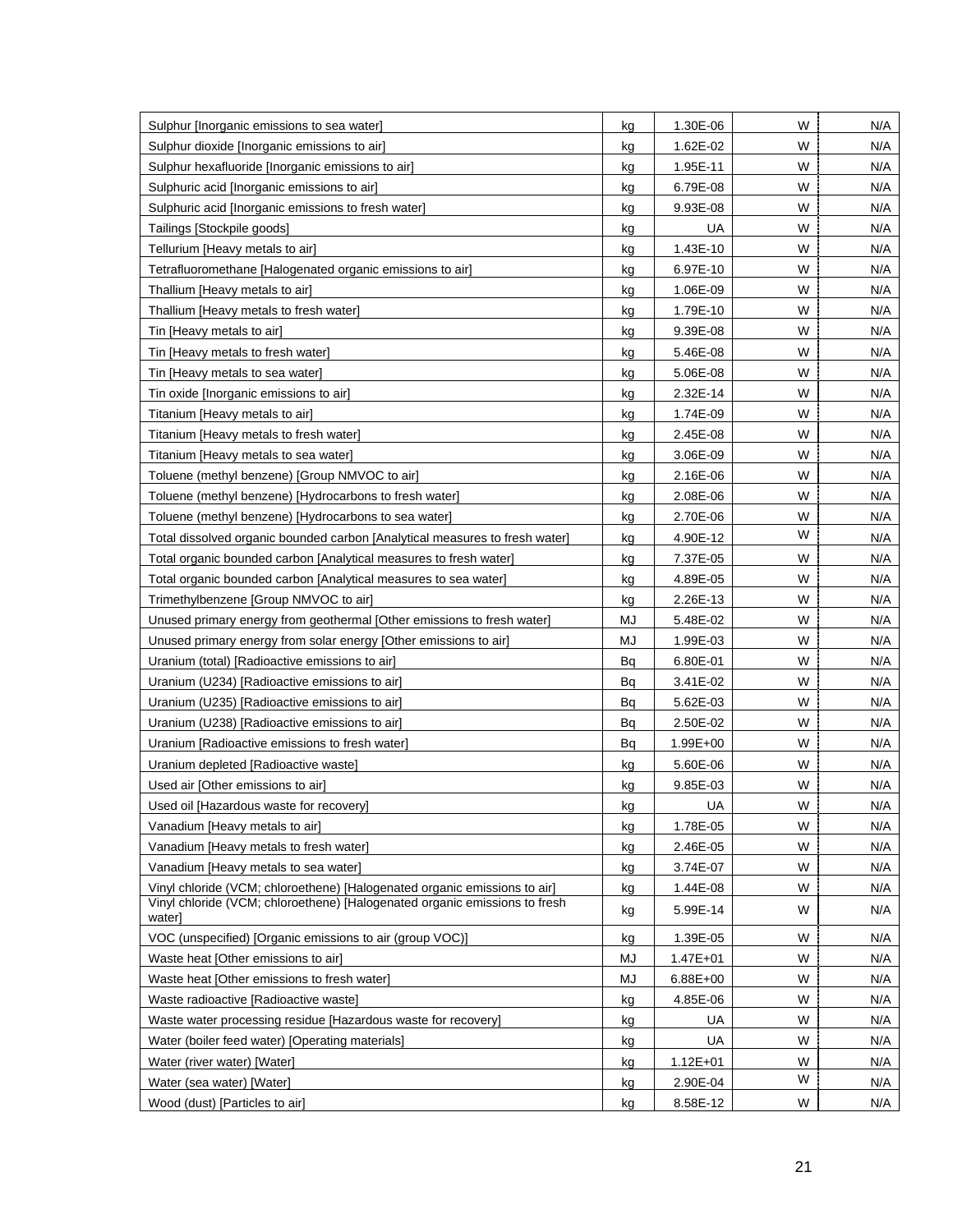| Xenon (Xe131m) [Radioactive emissions to air]                    | Bq | 2.64E-01     | W | N/A |
|------------------------------------------------------------------|----|--------------|---|-----|
| Xenon (Xe133) [Radioactive emissions to air]                     | Bq | $4.28E + 01$ | W | N/A |
| Xenon (Xe133m) [Radioactive emissions to air]                    | Bq | 3.44E-01     | W | N/A |
| Xenon (Xe135) [Radioactive emissions to air]                     | Bq | $1.21E + 01$ | W | N/A |
| Xenon (Xe135m) [Radioactive emissions to air]                    | Bq | $2.13E + 00$ | W | N/A |
| Xenon (Xe137) [Radioactive emissions to air]                     | Bq | 3.74E-03     | W | N/A |
| Xenon (Xe138) [Radioactive emissions to air]                     | Bq | 4.82E-01     | W | N/A |
| Xylene (dimethyl benzene) [Group NMVOC to air]                   | kg | 1.67E-05     | W | N/A |
| Xylene (isomers; dimethyl benzene) [Hydrocarbons to fresh water] | kg | 3.49E-07     | W | N/A |
| Xylene (isomers; dimethyl benzene) [Hydrocarbons to sea water]   | kg | 1.87E-06     | W | N/A |
| Zinc [Heavy metals to air]                                       | kg | 1.38E-06     | W | N/A |
| Zinc [Heavy metals to fresh water]                               | kg | 1.40E-06     | W | N/A |
| Zinc [Heavy metals to industrial soil]                           | kg | 1.92E-06     | W | N/A |
| Zinc [Heavy metals to sea water]                                 | kg | 5.29E-06     | W | N/A |
| Zinc oxide [Inorganic emissions to air]                          | kg | 4.65E-14     | W | N/A |
| Zinc sulphate [Inorganic emissions to air]                       | kg | 1.07E-08     | W | N/A |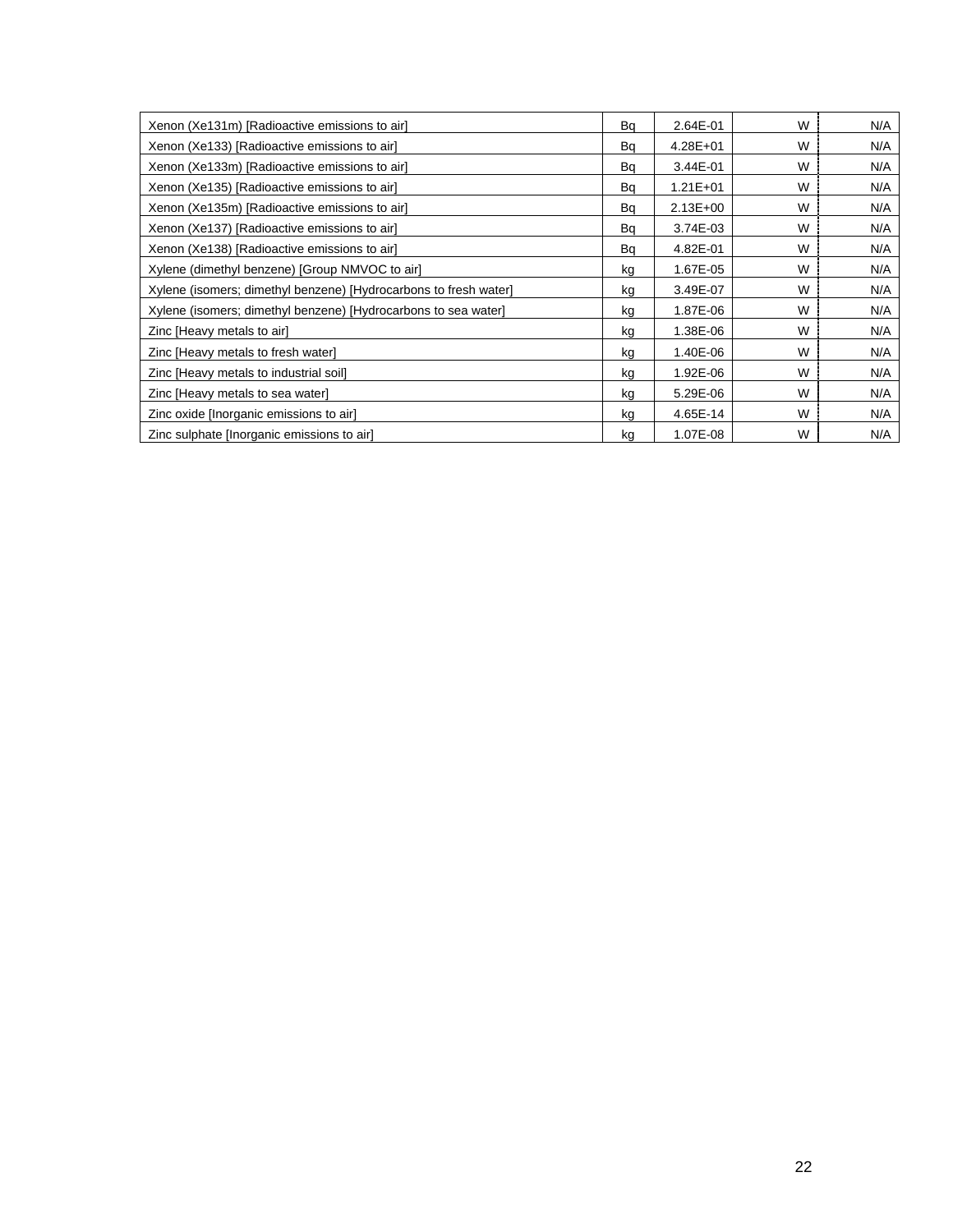| <b>Input Description</b> | Quarrying | Processing |
|--------------------------|-----------|------------|
| Banding                  | x         |            |
| Banding chips            | x         |            |
| Chisels                  | x         | x          |
| Corrugated plastic       |           | x          |
| Diamond wire             |           | x          |
| <b>Hydraulic Fluid</b>   | x         |            |
| Lubricant                |           | x          |
| Polishing pads           |           | X          |
| Shrink/stretch wrap      |           | x          |
| Steel banding straps     |           | x          |
| <b>Tires</b>             | x         |            |
| Wooden pallets           | x         |            |

<span id="page-25-1"></span><span id="page-25-0"></span>Table 5. Other ancillary inputs for sandstone quarrying and processing.

#### <span id="page-25-2"></span>Table 6. Other ancillary outputs for sandstone quarrying and processing.

| Quarrying | Processing |
|-----------|------------|
|           | х          |
|           | x          |
| x         |            |
| x         |            |
| x         | x          |
|           | x          |
|           |            |